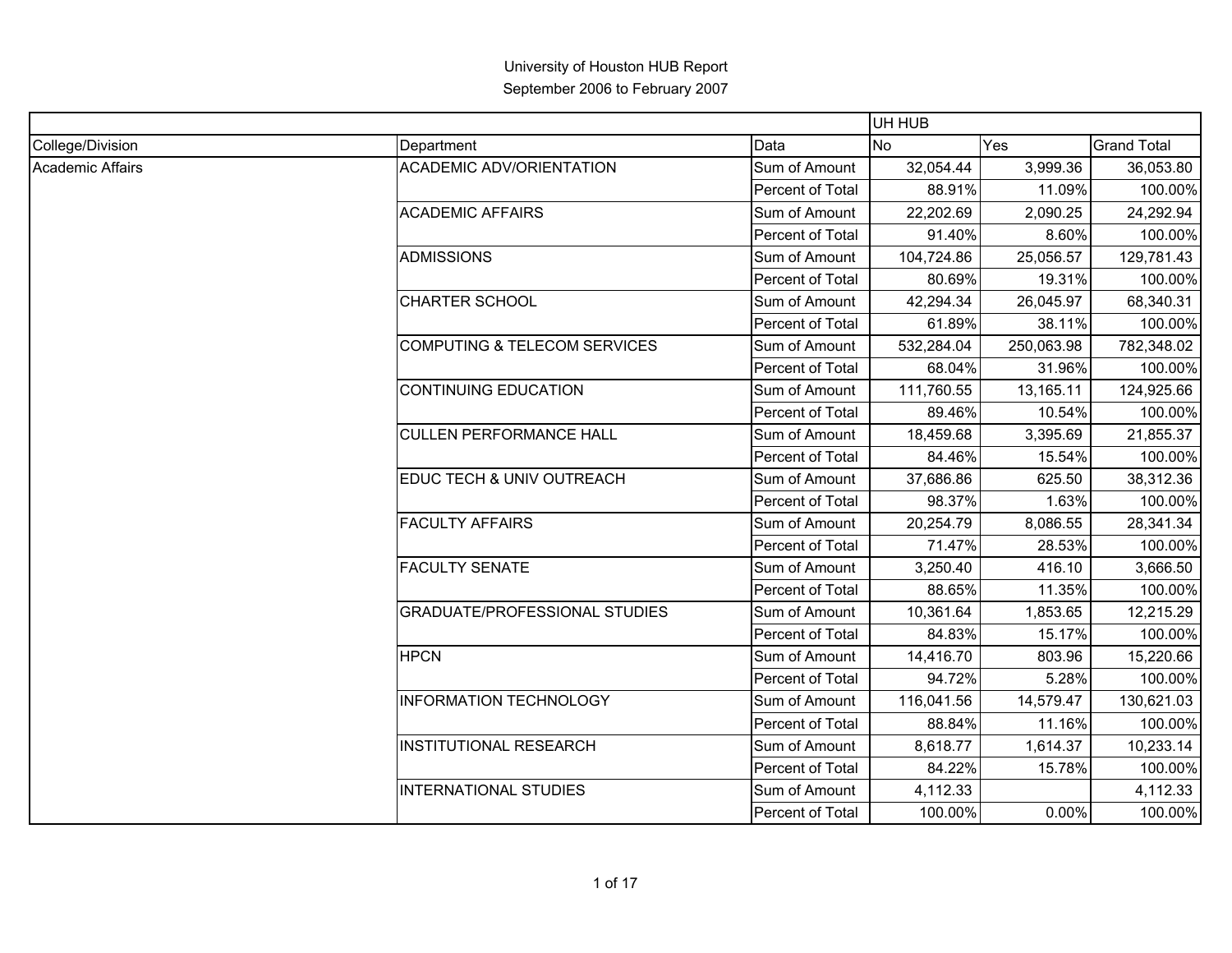|                                   |                                     |                         | UH HUB       |              |                    |
|-----------------------------------|-------------------------------------|-------------------------|--------------|--------------|--------------------|
| College/Division                  | Department                          | Data                    | <b>No</b>    | Yes          | <b>Grand Total</b> |
| Academic Affairs                  | <b>KUHF RADIO</b>                   | Sum of Amount           | 317,073.47   | 15,697.32    | 332,770.79         |
|                                   |                                     | Percent of Total        | 95.28%       | 4.72%        | 100.00%            |
|                                   | <b>KUHT TV</b>                      | Sum of Amount           | 577,613.89   | 41,822.24    | 619,436.13         |
|                                   |                                     | Percent of Total        | 93.25%       | 6.75%        | 100.00%            |
|                                   | MANAGEMENT INFORMATION SYSTEMS      | Sum of Amount           | 1,607,124.49 | 214,062.15   | 1,821,186.64       |
|                                   |                                     | Percent of Total        | 88.25%       | 11.75%       | 100.00%            |
|                                   | REGISTRATION AND ACADEMIC RECO      | Sum of Amount           | 83,895.54    | 3,568.67     | 87,464.21          |
|                                   |                                     | Percent of Total        | 95.92%       | 4.08%        | 100.00%            |
|                                   | <b>SCHOLARS COMMUNITY</b>           | Sum of Amount           | 5,521.01     | 7,062.63     | 12,583.64          |
|                                   |                                     | Percent of Total        | 43.87%       | 56.13%       | 100.00%            |
|                                   | SCHOLARSHIPS AND FINANCIAL AID      | Sum of Amount           | 45,435.56    | 7,388.54     | 52,824.10          |
|                                   |                                     | Percent of Total        | 86.01%       | 13.99%       | 100.00%            |
|                                   | SECURITY AND DISASTER RECOVERY      | Sum of Amount           | 25,116.99    | 5,570.12     | 30,687.11          |
|                                   |                                     | Percent of Total        | 81.85%       | 18.15%       | 100.00%            |
|                                   | TECHNOLOGY SUPPORT SERVICES         | Sum of Amount           | 196,960.16   | 775,767.29   | 972,727.45         |
|                                   |                                     | Percent of Total        | 20.25%       | 79.75%       | 100.00%            |
|                                   | UH WELCOME CENTER                   | Sum of Amount           | 1,000.00     | 458.26       | 1,458.26           |
|                                   |                                     | Percent of Total        | 68.57%       | 31.43%       | 100.00%            |
|                                   | UNDERGRADUATE STUDIES               | Sum of Amount           | 10,080.78    | 1,031.80     | 11,112.58          |
|                                   |                                     | <b>Percent of Total</b> | 90.72%       | 9.28%        | 100.00%            |
| Academic Affairs Sum of Amount    |                                     |                         | 3,948,345.54 | 1,424,225.55 | 5,372,571.09       |
| Academic Affairs Percent of Total |                                     |                         | 73.49%       | 26.51%       | 100.00%            |
| Administration and Finance        | <b>ADMIN - FINANCIAL SVCS</b>       | Sum of Amount           | 7,549.79     |              | 7,549.79           |
|                                   |                                     | Percent of Total        | 100.00%      | 0.00%        | 100.00%            |
|                                   | <b>ADMINISTRATION &amp; FINANCE</b> | Sum of Amount           | 59,799.87    | 4,302.31     | 64,102.18          |
|                                   |                                     | Percent of Total        | 93.29%       | 6.71%        | 100.00%            |
|                                   | <b>AUXILIARY SERVICES</b>           | Sum of Amount           | 44,823.39    |              | 44,823.39          |
|                                   |                                     | Percent of Total        | 100.00%      | 0.00%        | 100.00%            |
|                                   | AVCIAVP-ADMINISTRATION              | Sum of Amount           | 16,811.03    | 8,224.68     | 25,035.71          |
|                                   |                                     | Percent of Total        | 67.15%       | 32.85%       | 100.00%            |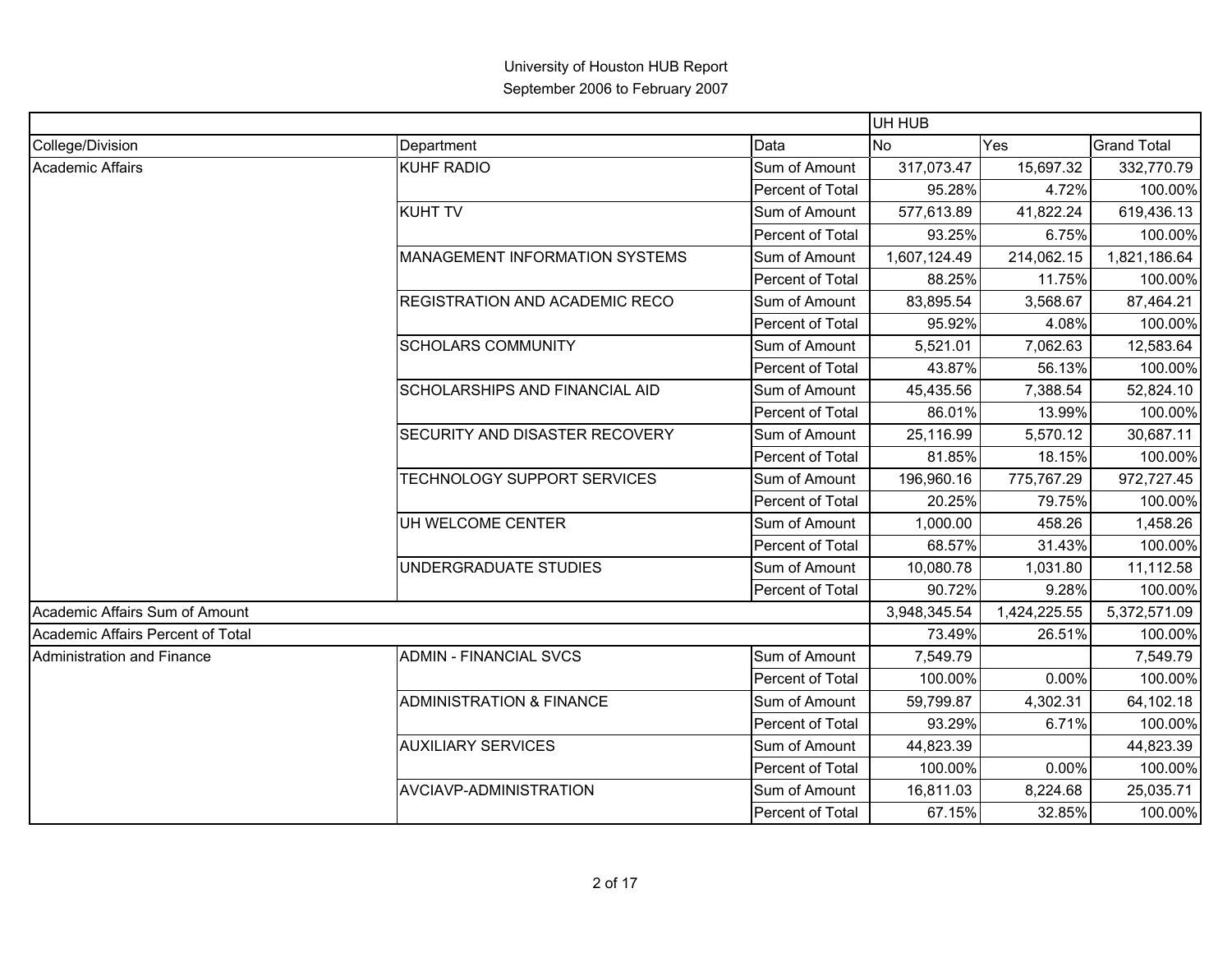|                            |                                     |                  | UH HUB       |              |                    |
|----------------------------|-------------------------------------|------------------|--------------|--------------|--------------------|
| College/Division           | Department                          | Data             | <b>No</b>    | Yes          | <b>Grand Total</b> |
| Administration and Finance | <b>BUDGET</b>                       | Sum of Amount    | 9,805.92     | 2,168.05     | 11,973.97          |
|                            |                                     | Percent of Total | 81.89%       | 18.11%       | 100.00%            |
|                            | <b>BUSINESS SERVICES</b>            | Sum of Amount    | 19,483.20    | 15,844.00    | 35,327.20          |
|                            |                                     | Percent of Total | 55.15%       | 44.85%       | 100.00%            |
|                            | ENVIRONMENTAL HEALTH RISK MGMT      | Sum of Amount    | 6,723,416.03 | 322,369.37   | 7,045,785.40       |
|                            |                                     | Percent of Total | 95.42%       | 4.58%        | 100.00%            |
|                            | <b>FACILITIES &amp; PLANNING</b>    | Sum of Amount    | 7,556,486.16 | 3,855,714.55 | 11,412,200.71      |
|                            |                                     | Percent of Total | 66.21%       | 33.79%       | 100.00%            |
|                            | <b>FINANCE</b>                      | Sum of Amount    | 173,445.29   | 40,654.88    | 214,100.17         |
|                            |                                     | Percent of Total | 81.01%       | 18.99%       | 100.00%            |
|                            | <b>FINANCIAL REPORTING</b>          | Sum of Amount    | 2,595.35     | 2,560.86     | 5,156.21           |
|                            |                                     | Percent of Total | 50.33%       | 49.67%       | 100.00%            |
|                            | <b>HUB PROGRAMS</b>                 | Sum of Amount    | 111.52       | 1,389.02     | 1,500.54           |
|                            |                                     | Percent of Total | 7.43%        | 92.57%       | 100.00%            |
|                            | <b>HUMAN RESOURCES</b>              | Sum of Amount    | 43,596.46    | 3,780.64     | 47,377.10          |
|                            |                                     | Percent of Total | 92.02%       | 7.98%        | 100.00%            |
|                            | INST - ADMINISTRATION & FINANCE     | Sum of Amount    | 67.78        |              | 67.78              |
|                            |                                     | Percent of Total | 100.00%      | 0.00%        | 100.00%            |
|                            | ONE CARD PROGRAM                    | Sum of Amount    | 235, 152. 11 | 2,117.83     | 237,269.94         |
|                            |                                     | Percent of Total | 99.11%       | 0.89%        | 100.00%            |
|                            | <b>PARKING &amp; TRANSPORTATION</b> | Sum of Amount    | 916,108.68   | 7,603.35     | 923,712.03         |
|                            |                                     | Percent of Total | 99.18%       | 0.82%        | 100.00%            |
|                            | PHY PLANT-ADMINISTRATION            | Sum of Amount    | 470,041.62   | 118,378.10   | 588,419.72         |
|                            |                                     | Percent of Total | 79.88%       | 20.12%       | 100.00%            |
|                            | PHY PLANT-AUTOMOTIVE                | Sum of Amount    | 46,869.87    | 24,993.70    | 71,863.57          |
|                            |                                     | Percent of Total | 65.22%       | 34.78%       | 100.00%            |
|                            | PHY PLANT-BLDG MAINT                | Sum of Amount    | 152,170.06   | 69,473.89    | 221,643.95         |
|                            |                                     | Percent of Total | 68.66%       | 31.34%       | 100.00%            |
|                            | <b>PHY PLANT-CUSTODIAL SVCS</b>     | Sum of Amount    | 22,982.56    | 3,560.71     | 26,543.27          |
|                            |                                     | Percent of Total | 86.59%       | 13.41%       | 100.00%            |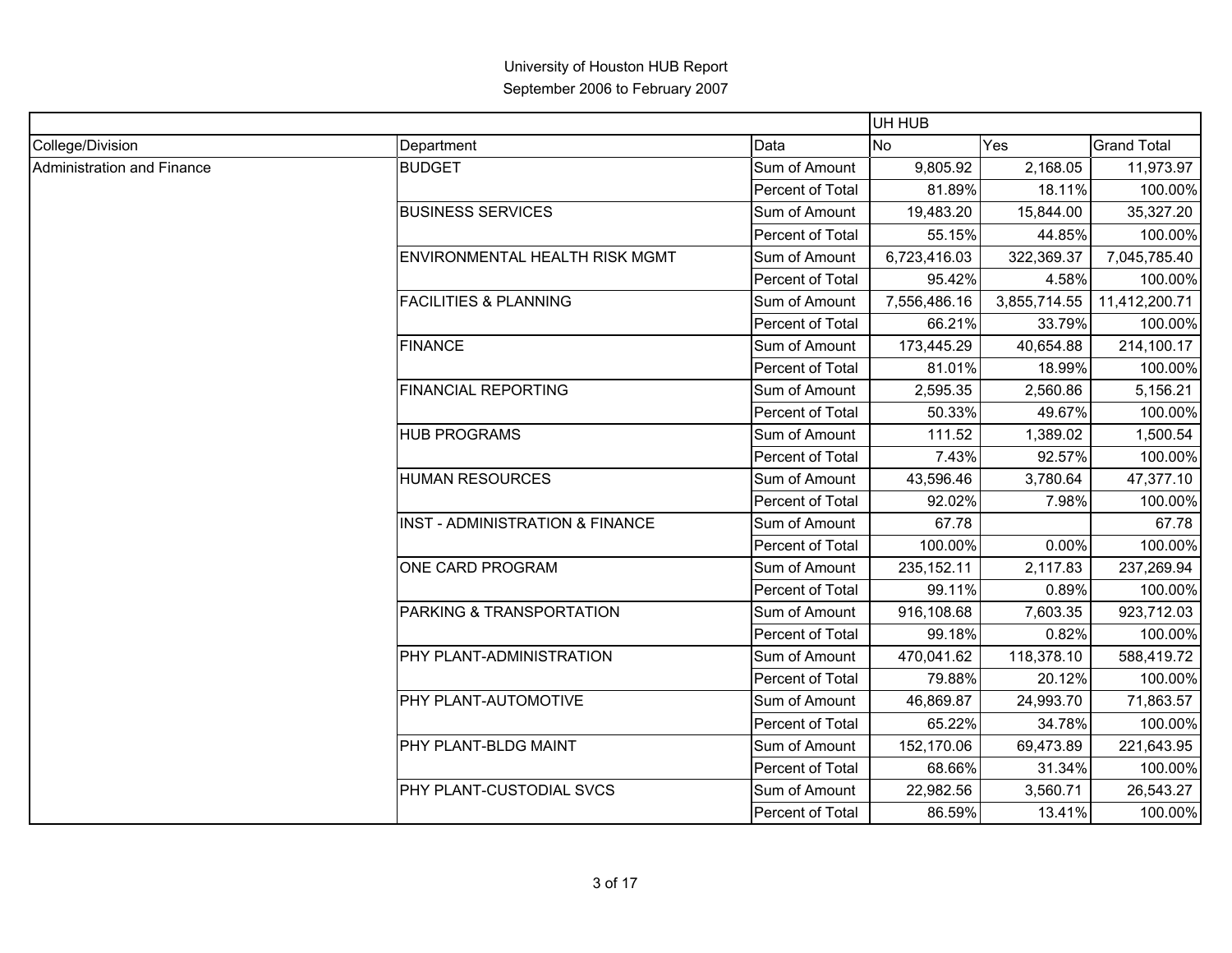|                                             |                                   |                         | UH HUB        |              |                    |
|---------------------------------------------|-----------------------------------|-------------------------|---------------|--------------|--------------------|
| College/Division                            | Department                        | Data                    | <b>No</b>     | Yes          | <b>Grand Total</b> |
| Administration and Finance                  | PHY PLANT-GROUNDS MAINT           | Sum of Amount           | 41,729.32     | 1,908.85     | 43,638.17          |
|                                             |                                   | Percent of Total        | 95.63%        | 4.37%        | 100.00%            |
|                                             | PHY PLANT-SOLID WASTE             | Sum of Amount           | 23,735.91     |              | 23,735.91          |
|                                             |                                   | Percent of Total        | 100.00%       | 0.00%        | 100.00%            |
|                                             | PHY PLANT-UTILITIES               | Sum of Amount           | 356,229.93    | 75,551.87    | 431,781.80         |
|                                             |                                   | Percent of Total        | 82.50%        | 17.50%       | 100.00%            |
|                                             | <b>POLICE</b>                     | Sum of Amount           | 145,047.16    | 65,586.39    | 210,633.55         |
|                                             |                                   | Percent of Total        | 68.86%        | 31.14%       | 100.00%            |
|                                             | POSTAL SERVICES                   | Sum of Amount           | 51,419.86     | 1,405.87     | 52,825.73          |
|                                             |                                   | Percent of Total        | 97.34%        | 2.66%        | 100.00%            |
|                                             | <b>PRINTING</b>                   | Sum of Amount           | 101,743.11    | 1,523.68     | 103,266.79         |
|                                             |                                   | Percent of Total        | 98.52%        | 1.48%        | 100.00%            |
|                                             | PURCHASED UTILITIES               | Sum of Amount           | 16,421.11     | 50,000.00    | 66,421.11          |
|                                             |                                   | Percent of Total        | 24.72%        | 75.28%       | 100.00%            |
|                                             | <b>STUDENT FINANCIAL SERVICES</b> | Sum of Amount           | 95,299.21     | 17,708.95    | 113,008.16         |
|                                             |                                   | Percent of Total        | 84.33%        | 15.67%       | 100.00%            |
| Administration and Finance Sum of Amount    |                                   |                         | 17,332,942.30 | 4,696,821.55 | 22,029,763.85      |
| Administration and Finance Percent of Total |                                   |                         | 78.68%        | 21.32%       | 100.00%            |
| Architecture                                | <b>DEAN, ARCHITECTURE</b>         | Sum of Amount           | 127,359.10    | 33,626.45    | 160,985.55         |
|                                             |                                   | Percent of Total        | 79.11%        | 20.89%       | 100.00%            |
| Architecture Sum of Amount                  |                                   |                         | 127,359.10    | 33,626.45    | 160,985.55         |
| Architecture Percent of Total               |                                   |                         | 79.11%        | 20.89%       | 100.00%            |
| <b>Athletics</b>                            | <b>INTERCOLLEGIATE ATHLETICS</b>  | Sum of Amount           | 4,085,096.12  | 640,265.58   | 4,725,361.70       |
|                                             |                                   | Percent of Total        | 86.45%        | 13.55%       | 100.00%            |
| Athletics Sum of Amount                     |                                   |                         | 4,085,096.12  | 640,265.58   | 4,725,361.70       |
| <b>Athletics Percent of Total</b>           |                                   |                         | 86.45%        | 13.55%       | 100.00%            |
| <b>Business Administration</b>              | <b>ACCOUNTANCY AND TAXATION</b>   | Sum of Amount           | 12,091.64     | 35,683.41    | 47,775.05          |
|                                             |                                   | Percent of Total        | 25.31%        | 74.69%       | 100.00%            |
|                                             | <b>BAUER CAREER SERVICES CTR</b>  | Sum of Amount           | 54,407.17     | 9,306.60     | 63,713.77          |
|                                             |                                   | <b>Percent of Total</b> | 85.39%        | 14.61%       | 100.00%            |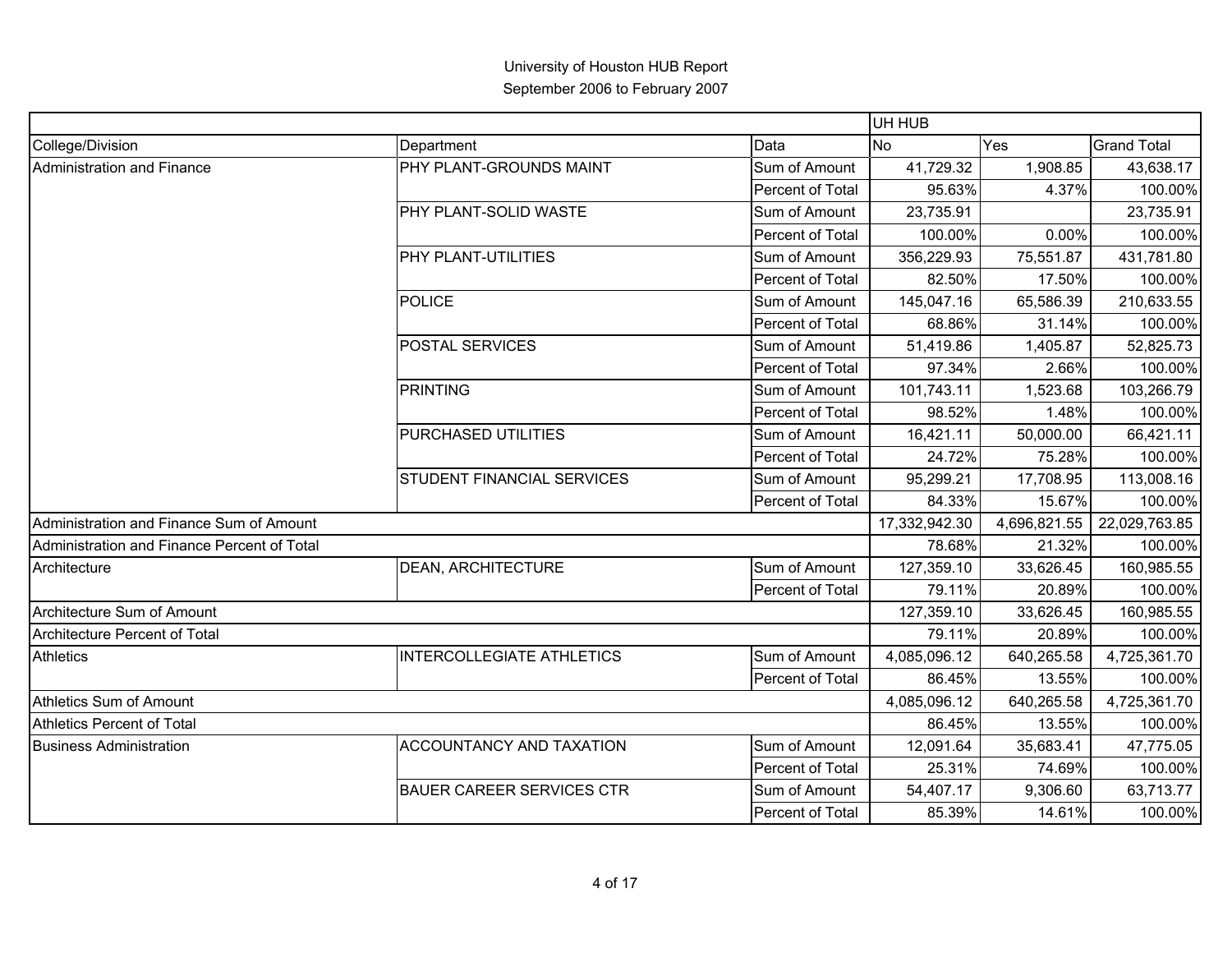|                                |                                           |                  | UH HUB     |            |                    |
|--------------------------------|-------------------------------------------|------------------|------------|------------|--------------------|
| College/Division               | Department                                | Data             | No.        | Yes        | <b>Grand Total</b> |
| <b>Business Administration</b> | <b>CTR FOR ENTREPRENEURSHIP &amp; INN</b> | Sum of Amount    | 11,182.90  | 9,163.60   | 20,346.50          |
|                                |                                           | Percent of Total | 54.96%     | 45.04%     | 100.00%            |
|                                | <b>CTR FOR EXECUTIVE DEVELOPMENT</b>      | Sum of Amount    | 4,629.58   | 2,115.77   | 6,745.35           |
|                                |                                           | Percent of Total | 68.63%     | 31.37%     | 100.00%            |
|                                | DEAN, BUSINESS ADMINISTRATION             | Sum of Amount    | 331,741.74 | 184,506.88 | 516,248.62         |
|                                |                                           | Percent of Total | 64.26%     | 35.74%     | 100.00%            |
|                                | <b>DECISION AND INFORMATION SCIEN</b>     | Sum of Amount    | 37,940.18  | 8,349.87   | 46,290.05          |
|                                |                                           | Percent of Total | 81.96%     | 18.04%     | 100.00%            |
|                                | <b>EXECUTIVE DEGREE PROGRAMS</b>          | Sum of Amount    | 183,312.70 | 3,277.93   | 186,590.63         |
|                                |                                           | Percent of Total | 98.24%     | 1.76%      | 100.00%            |
|                                | <b>FINANCE</b>                            | Sum of Amount    | 2,745.96   | 8,655.90   | 11,401.86          |
|                                |                                           | Percent of Total | 24.08%     | 75.92%     | 100.00%            |
|                                | <b>GLOBAL ENERGY MGMT INST</b>            | Sum of Amount    | 21,319.37  | 560.14     | 21,879.51          |
|                                |                                           | Percent of Total | 97.44%     | 2.56%      | 100.00%            |
|                                | <b>INFORMATION SYSTEMS RESEARCH C</b>     | Sum of Amount    | 4,296.43   |            | 4,296.43           |
|                                |                                           | Percent of Total | 100.00%    | 0.00%      | 100.00%            |
|                                | <b>MANAGEMENT</b>                         | Sum of Amount    | 17,974.75  | 12,959.50  | 30,934.25          |
|                                |                                           | Percent of Total | 58.11%     | 41.89%     | 100.00%            |
|                                | <b>MARKETING</b>                          | Sum of Amount    | 12,433.34  | 7,539.48   | 19,972.82          |
|                                |                                           | Percent of Total | 62.25%     | 37.75%     | 100.00%            |
|                                | <b>MBA STUDENT SERVICES CENTER</b>        | Sum of Amount    | 14,597.29  | 2,323.45   | 16,920.74          |
|                                |                                           | Percent of Total | 86.27%     | 13.73%     | 100.00%            |
|                                | <b>RESEARCH AND INSTR COMPUTING S</b>     | Sum of Amount    | 19,755.22  | 9,942.72   | 29,697.94          |
|                                |                                           | Percent of Total | 66.52%     | 33.48%     | 100.00%            |
|                                | <b>SALES EXCELLENCE INSTITUTE</b>         | Sum of Amount    | 73,463.10  | 19,961.51  | 93,424.61          |
|                                |                                           | Percent of Total | 78.63%     | 21.37%     | 100.00%            |
|                                | SMALL BUSINESS DEV CENTER                 | Sum of Amount    | 124,545.75 | 184,622.95 | 309,168.70         |
|                                |                                           | Percent of Total | 40.28%     | 59.72%     | 100.00%            |
|                                | UNDERGRAD BUSINESS PROG                   | Sum of Amount    | 19,206.61  | 10,439.47  | 29,646.08          |
|                                |                                           | Percent of Total | 64.79%     | 35.21%     | 100.00%            |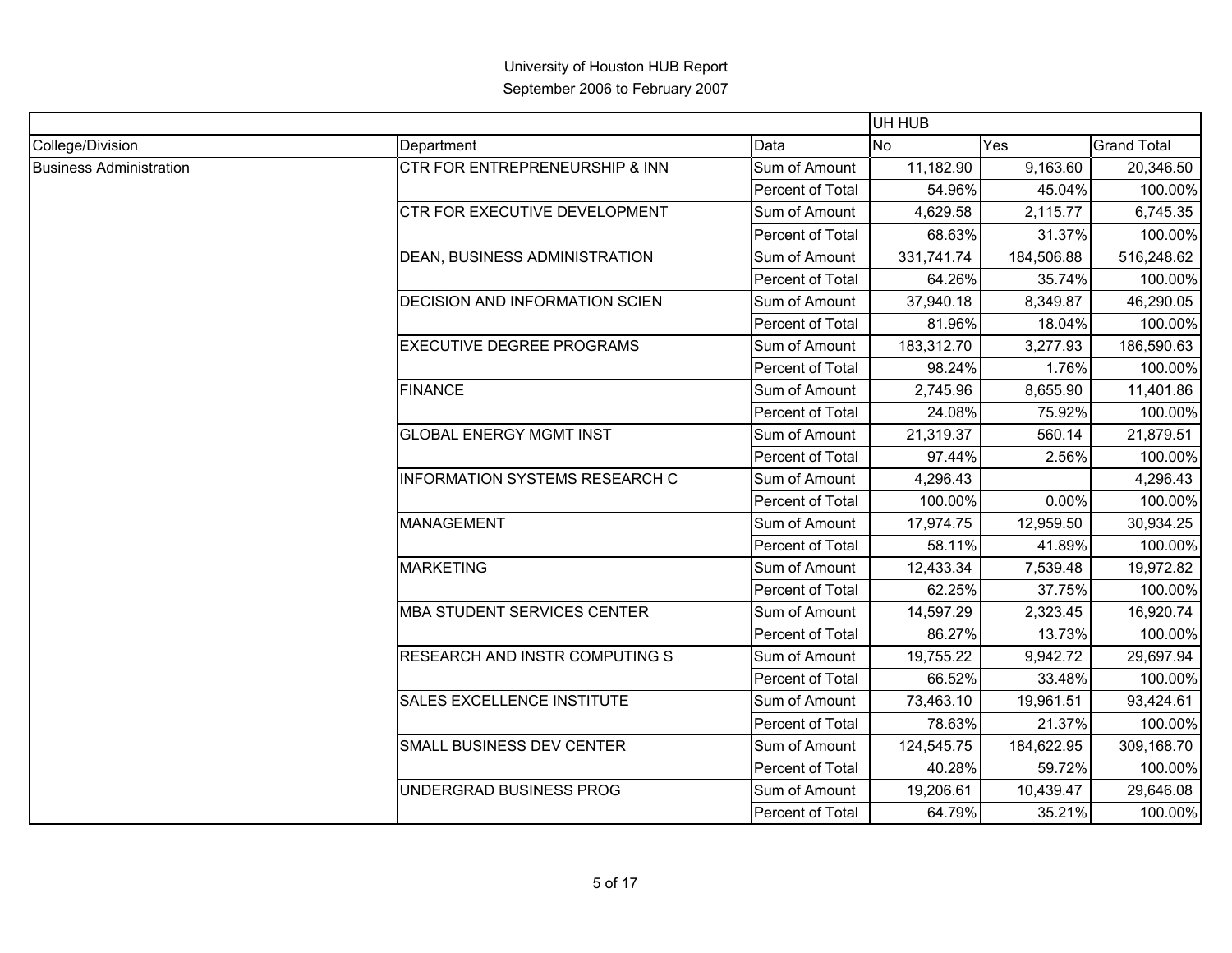|                                              |                                           |                         | UH HUB     |            |                    |
|----------------------------------------------|-------------------------------------------|-------------------------|------------|------------|--------------------|
| College/Division                             | Department                                | Data                    | <b>No</b>  | Yes        | <b>Grand Total</b> |
| <b>Business Administration Sum of Amount</b> |                                           |                         | 945,643.73 | 509,409.18 | 1,455,052.91       |
| Business Administration Percent of Total     |                                           |                         | 64.99%     | 35.01%     | 100.00%            |
| Education                                    | CENTER FOR INFO TECH IN EDUCATION         | Sum of Amount           | 97,661.70  | 256,030.81 | 353,692.51         |
|                                              |                                           | <b>Percent of Total</b> | 27.61%     | 72.39%     | 100.00%            |
|                                              | <b>CONSISTENCY MGMT &amp; COOP DISCIP</b> | Sum of Amount           | 142,434.85 | 32,479.29  | 174,914.14         |
|                                              |                                           | Percent of Total        | 81.43%     | 18.57%     | 100.00%            |
|                                              | <b>CURRICULUM AND INSTRUCTION</b>         | Sum of Amount           | 71,590.99  | 20,160.75  | 91,751.74          |
|                                              |                                           | Percent of Total        | 78.03%     | 21.97%     | 100.00%            |
|                                              | <b>DEAN, EDUCATION</b>                    | Sum of Amount           | 66,504.43  | 40,201.67  | 106,706.10         |
|                                              |                                           | Percent of Total        | 62.32%     | 37.68%     | 100.00%            |
|                                              | EDU. LEADERSHIP & CULTURAL STU            | Sum of Amount           | 10,553.45  | 3,461.69   | 14,015.14          |
|                                              |                                           | Percent of Total        | 75.30%     | 24.70%     | 100.00%            |
|                                              | EDUCATIONAL PSYCHOLOGY                    | Sum of Amount           | 19,056.55  | 3,617.47   | 22,674.02          |
|                                              |                                           | Percent of Total        | 84.05%     | 15.95%     | 100.00%            |
|                                              | HEALTH AND HUMAN PERFORMANCE              | Sum of Amount           | 176,181.37 | 27,681.51  | 203,862.88         |
|                                              |                                           | Percent of Total        | 86.42%     | 13.58%     | 100.00%            |
|                                              | HUMAN DEVELOPMENT LAB                     | Sum of Amount           | 17,121.88  | 2,248.97   | 19,370.85          |
|                                              |                                           | Percent of Total        | 88.39%     | 11.61%     | 100.00%            |
|                                              | INSTITUTE FOR URBAN EDUCATION             | Sum of Amount           | 38,722.44  | 9,551.02   | 48,273.46          |
|                                              |                                           | Percent of Total        | 80.21%     | 19.79%     | 100.00%            |
|                                              | TEACHER EDUCATION AND CERTIFIC            | Sum of Amount           | 10,585.69  | 1,973.63   | 12,559.32          |
|                                              |                                           | Percent of Total        | 84.29%     | 15.71%     | 100.00%            |
| <b>Education Sum of Amount</b>               |                                           |                         | 650,413.35 | 397,406.81 | 1,047,820.16       |
| <b>Education Percent of Total</b>            |                                           |                         | 62.07%     | 37.93%     | 100.00%            |
| Engineering                                  | CENTER FOR NANOMAGNETIC SYSTEM            | Sum of Amount           | 223.40     |            | 223.40             |
|                                              |                                           | Percent of Total        | 100.00%    | 0.00%      | 100.00%            |
|                                              | <b>CHEMICAL ENGINEERING</b>               | Sum of Amount           | 201,061.69 | 24,367.51  | 225,429.20         |
|                                              |                                           | Percent of Total        | 89.19%     | 10.81%     | 100.00%            |
|                                              | <b>CIVIL ENGINEERING</b>                  | Sum of Amount           | 94,354.81  | 22,680.70  | 117,035.51         |
|                                              |                                           | Percent of Total        | 80.62%     | 19.38%     | 100.00%            |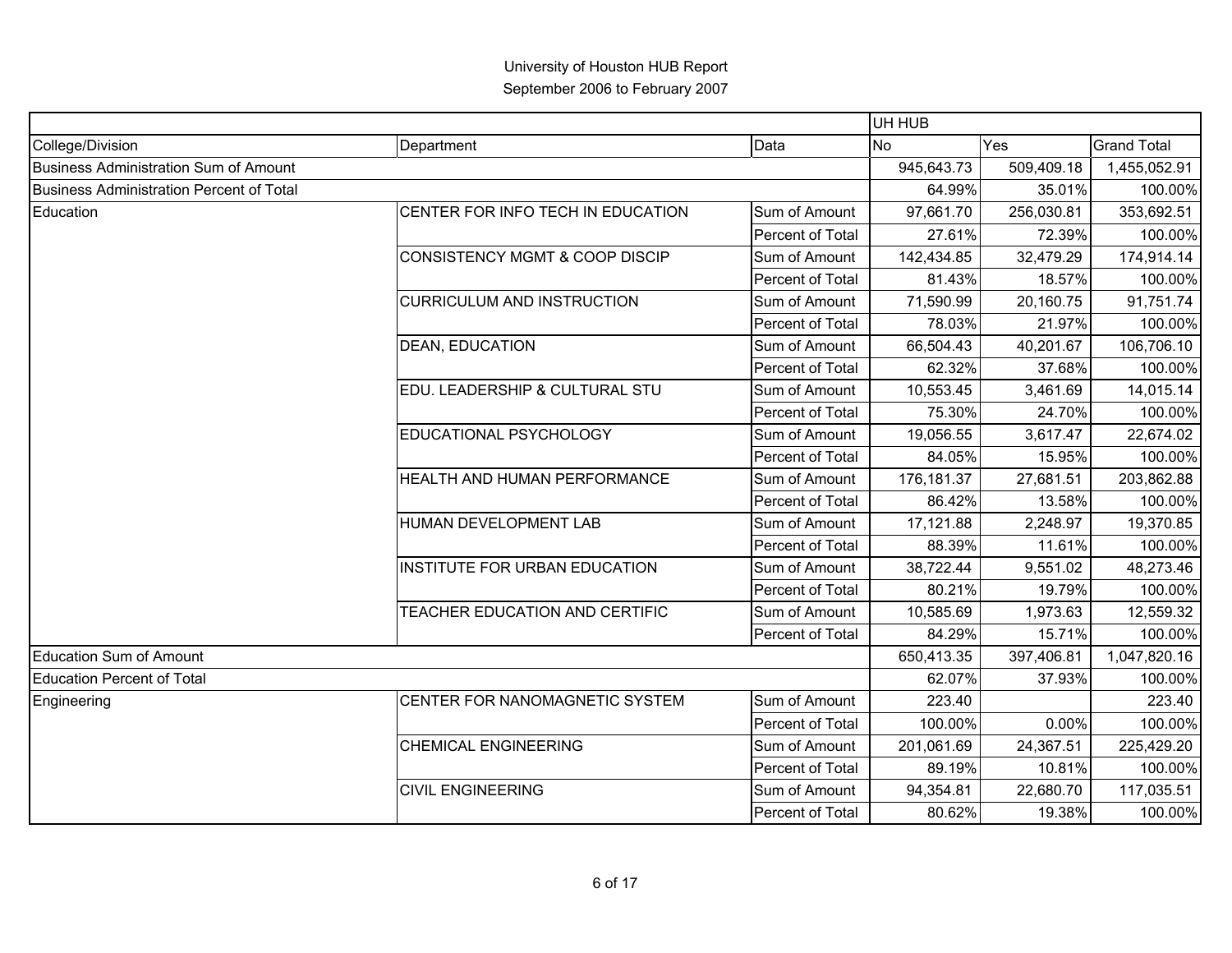|                                 |                                       |                  | UH HUB       |            |                    |
|---------------------------------|---------------------------------------|------------------|--------------|------------|--------------------|
| College/Division                | Department                            | Data             | <b>No</b>    | Yes        | <b>Grand Total</b> |
| Engineering                     | COMPOSITE ENGR APPLICATIONS CT        | Sum of Amount    | 5,631.95     | 377.95     | 6,009.90           |
|                                 |                                       | Percent of Total | 93.71%       | 6.29%      | 100.00%            |
|                                 | <b>COOPERATIVE ENGINEERING</b>        | Sum of Amount    | 103.00       | 507.90     | 610.90             |
|                                 |                                       | Percent of Total | 16.86%       | 83.14%     | 100.00%            |
|                                 | <b>CTR FOR INNOVATIVE GROUTING</b>    | Sum of Amount    | 33,014.03    | 116.80     | 33,130.83          |
|                                 |                                       | Percent of Total | 99.65%       | 0.35%      | 100.00%            |
|                                 | CTR FOR NEURO-ENG & COGNITIVE SCIENCE | Sum of Amount    | 57.50        |            | 57.50              |
|                                 |                                       | Percent of Total | 100.00%      | 0.00%      | 100.00%            |
|                                 | <b>DEAN, ENGINEERING</b>              | Sum of Amount    | 187,973.20   | 87,215.52  | 275,188.72         |
|                                 |                                       | Percent of Total | 68.31%       | 31.69%     | 100.00%            |
|                                 | ELECTRICAL ENGINEERING                | Sum of Amount    | 282,172.26   | 10,921.61  | 293,093.87         |
|                                 |                                       | Percent of Total | 96.27%       | 3.73%      | 100.00%            |
|                                 | <b>ENGINEERING SERVICES</b>           | Sum of Amount    | 11,333.66    | 702.88     | 12,036.54          |
|                                 |                                       | Percent of Total | 94.16%       | 5.84%      | 100.00%            |
|                                 | <b>INDUSTRIAL ENGINEERING</b>         | Sum of Amount    | 36,822.01    | 12,787.63  | 49,609.64          |
|                                 |                                       | Percent of Total | 74.22%       | 25.78%     | 100.00%            |
|                                 | <b>MECHANICAL ENGINEERING</b>         | Sum of Amount    | 289,341.60   | 40,557.53  | 329,899.13         |
|                                 |                                       | Percent of Total | 87.71%       | 12.29%     | 100.00%            |
|                                 | NANOSYSTEM MANUFACTURING CTR          | Sum of Amount    | 760.64       |            | 760.64             |
|                                 |                                       | Percent of Total | 100.00%      | 0.00%      | 100.00%            |
|                                 | <b>SW PUBLIC TECHNOLOGY CENTER</b>    | Sum of Amount    | 8,770.28     | 16.18      | 8,786.46           |
|                                 |                                       | Percent of Total | 99.82%       | 0.18%      | 100.00%            |
| Engineering Sum of Amount       |                                       |                  | 1,151,620.03 | 200,252.21 | 1,351,872.24       |
| Engineering Percent of Total    |                                       |                  | 85.19%       | 14.81%     | 100.00%            |
| Graduate College of Social Work | <b>ADMISSIONS</b>                     | Sum of Amount    | 3,658.28     | 880.31     | 4,538.59           |
|                                 |                                       | Percent of Total | 80.60%       | 19.40%     | 100.00%            |
|                                 | ALUMNI & CAREER SERVICES              | Sum of Amount    | 1,060.15     | 314.14     | 1,374.29           |
|                                 |                                       | Percent of Total | 77.14%       | 22.86%     | 100.00%            |
|                                 | <b>AMERICAN HUMANICS</b>              | Sum of Amount    | 377.86       | 281.15     | 659.01             |
|                                 |                                       | Percent of Total | 57.34%       | 42.66%     | 100.00%            |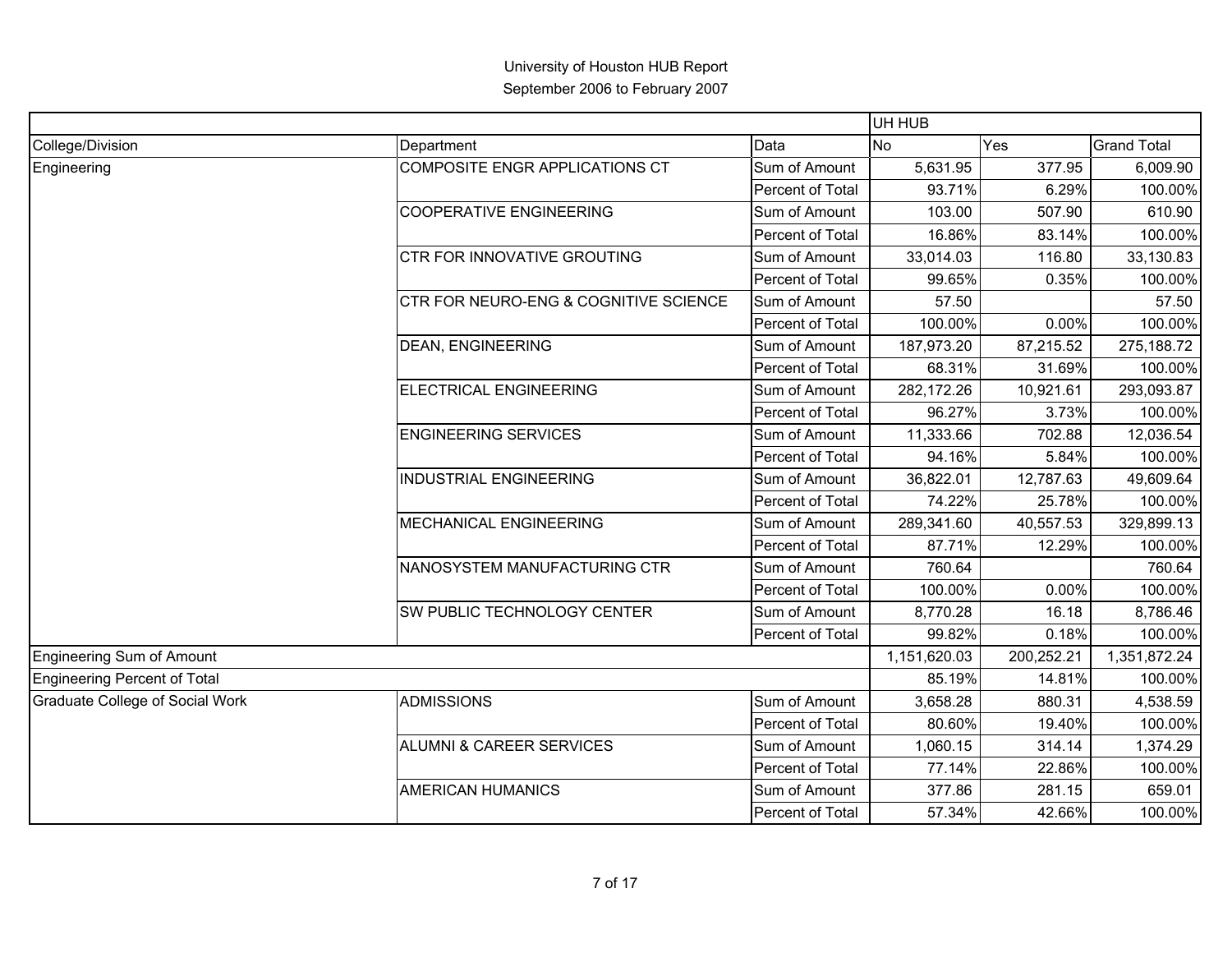|                                                  |                                   |                  | UH HUB     |           |                    |
|--------------------------------------------------|-----------------------------------|------------------|------------|-----------|--------------------|
| College/Division                                 | Department                        | Data             | <b>No</b>  | Yes       | <b>Grand Total</b> |
| <b>Graduate College of Social Work</b>           | <b>DEAN, SOCIAL WORK</b>          | Sum of Amount    | 17,679.07  | 12,553.66 | 30,232.73          |
|                                                  |                                   | Percent of Total | 58.48%     | 41.52%    | 100.00%            |
|                                                  | <b>FIELD OFFICE</b>               | Sum of Amount    | 850.85     | 852.10    | 1,702.95           |
|                                                  |                                   | Percent of Total | 49.96%     | 50.04%    | 100.00%            |
|                                                  | JODY WILLIAMS CENTER              | Sum of Amount    |            | 6.23      | 6.23               |
|                                                  |                                   | Percent of Total | 0.00%      | 100.00%   | 100.00%            |
|                                                  | <b>LEADERSHIP &amp; CHANGE</b>    | Sum of Amount    | 15,000.00  | 412.46    | 15,412.46          |
|                                                  |                                   | Percent of Total | 97.32%     | 2.68%     | 100.00%            |
|                                                  | <b>OCP</b>                        | Sum of Amount    | 84,710.19  | 29,094.46 | 113,804.65         |
|                                                  |                                   | Percent of Total | 74.43%     | 25.57%    | 100.00%            |
|                                                  | <b>ODSPR</b>                      | Sum of Amount    | 4,010.04   | 2,694.59  | 6,704.63           |
|                                                  |                                   | Percent of Total | 59.81%     | 40.19%    | 100.00%            |
|                                                  | <b>PHD PROGRAM</b>                | Sum of Amount    | 471.16     |           | 471.16             |
|                                                  |                                   | Percent of Total | 100.00%    | 0.00%     | 100.00%            |
| Graduate College of Social Work Sum of Amount    |                                   |                  | 127,817.60 | 47,089.10 | 174,906.70         |
| Graduate College of Social Work Percent of Total |                                   |                  | 73.08%     | 26.92%    | 100.00%            |
| <b>Honors College</b>                            | DEAN, HONORS COLLEGE              | Sum of Amount    | 48,887.07  | 8,549.72  | 57,436.79          |
|                                                  |                                   | Percent of Total | 85.11%     | 14.89%    | 100.00%            |
|                                                  | <b>HOUSTON TEACHERS INSTITUTE</b> | Sum of Amount    | 6,718.08   | 1,195.97  | 7,914.05           |
|                                                  |                                   | Percent of Total | 84.89%     | 15.11%    | 100.00%            |
| Honors College Sum of Amount                     |                                   |                  | 55,605.15  | 9,745.69  | 65,350.84          |
| Honors College Percent of Total                  |                                   |                  | 85.09%     | 14.91%    | 100.00%            |
| Hotel and Restaurant Management                  | DEAN, HOTEL & RESTAURANT MANAG    | Sum of Amount    | 39,595.22  | 53,762.81 | 93,358.03          |
|                                                  |                                   | Percent of Total | 42.41%     | 57.59%    | 100.00%            |
|                                                  | HOTEL AND RESTAURANT MANAGEMEN    | Sum of Amount    | 423,552.36 | 32,607.62 | 456,159.98         |
|                                                  |                                   | Percent of Total | 92.85%     | 7.15%     | 100.00%            |
|                                                  | HOTEL AND RESTAURANT MANAGEMENT   | Sum of Amount    | (5,864.02) | 5,864.02  | 0.00               |
|                                                  |                                   | Percent of Total | #DIV/0!    | #DIV/0!   | #DIV/0!            |
| Hotel and Restaurant Management Sum of Amount    |                                   |                  | 457,283.56 | 92,234.45 | 549,518.01         |
| Hotel and Restaurant Management Percent of Total |                                   |                  | 83.22%     | 16.78%    | 100.00%            |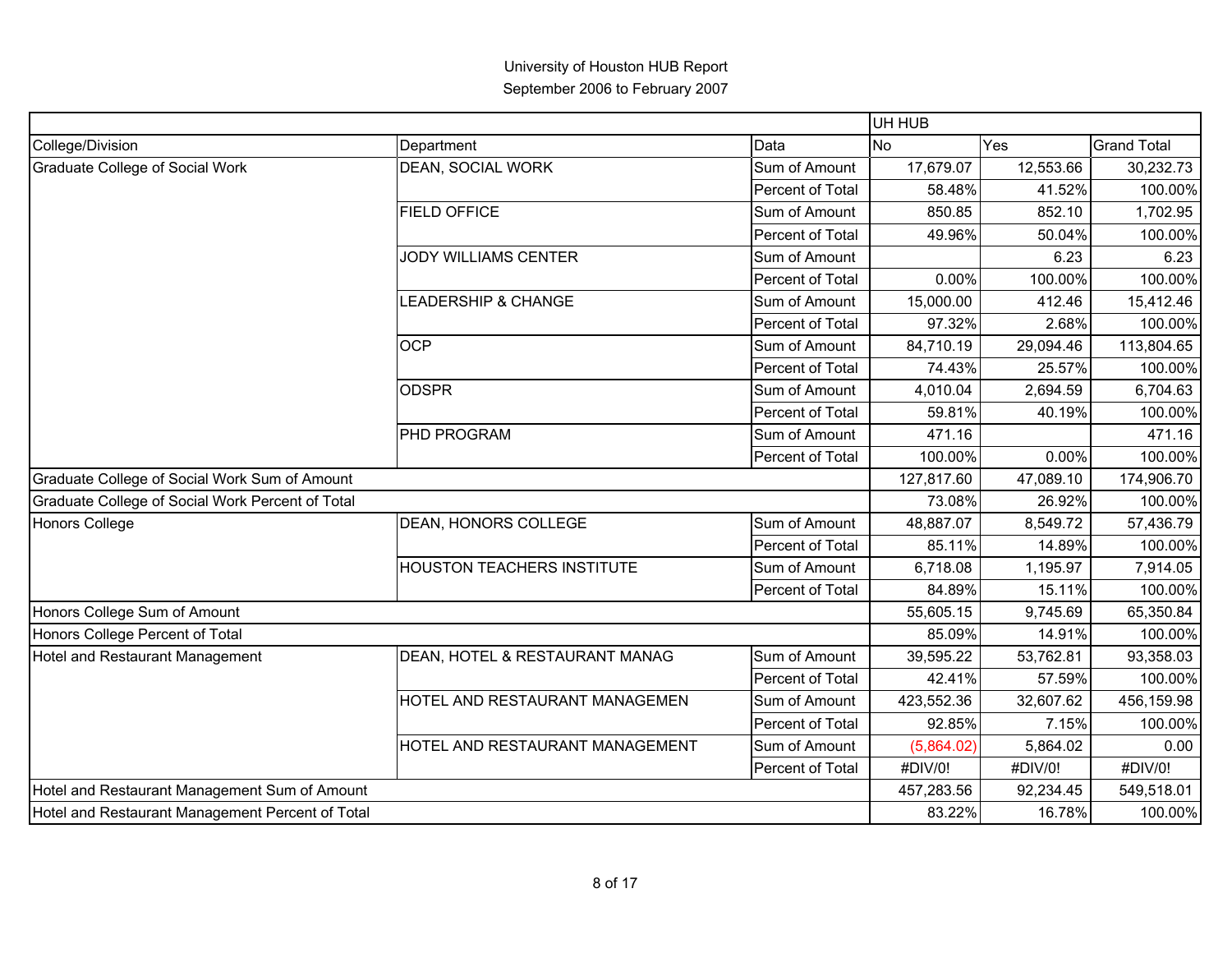|                                         |                                 |                         | UH HUB     |            |                    |
|-----------------------------------------|---------------------------------|-------------------------|------------|------------|--------------------|
| College/Division                        | Department                      | Data                    | No         | Yes        | <b>Grand Total</b> |
| Law Center                              | DEAN, LAW                       | Sum of Amount           | 436,512.28 | 67,057.67  | 503,569.95         |
|                                         |                                 | Percent of Total        | 86.68%     | 13.32%     | 100.00%            |
|                                         | <b>LAW</b>                      | Sum of Amount           | 6,400.00   |            | 6,400.00           |
|                                         |                                 | <b>Percent of Total</b> | 100.00%    | 0.00%      | 100.00%            |
|                                         | LAW INFORMATION TECHNOLOGY      | Sum of Amount           | 28,046.65  | 6,233.56   | 34,280.21          |
|                                         |                                 | Percent of Total        | 81.82%     | 18.18%     | 100.00%            |
|                                         | <b>LAW LIBRARY</b>              | Sum of Amount           | 72,106.24  | 59,446.62  | 131,552.86         |
|                                         |                                 | Percent of Total        | 54.81%     | 45.19%     | 100.00%            |
| Law Center Sum of Amount                |                                 |                         | 543,065.17 | 132,737.85 | 675,803.02         |
| Law Center Percent of Total             |                                 |                         | 80.36%     | 19.64%     | 100.00%            |
| <b>Liberal Arts and Social Sciences</b> | <b>AEROSPACE STUDIES</b>        | Sum of Amount           | 2,916.66   | 2,367.81   | 5,284.47           |
|                                         |                                 | Percent of Total        | 55.19%     | 44.81%     | 100.00%            |
|                                         | AFRICAN-AMERICAN STUDIES        | Sum of Amount           | 13,092.88  | 11,266.87  | 24,359.75          |
|                                         |                                 | Percent of Total        | 53.75%     | 46.25%     | 100.00%            |
|                                         | <b>ANTHROPOLOGY</b>             | Sum of Amount           | 626.20     | 5,869.43   | 6,495.63           |
|                                         |                                 | Percent of Total        | 9.64%      | 90.36%     | 100.00%            |
|                                         | <b>ART</b>                      | Sum of Amount           | 68,398.39  | 22,061.12  | 90,459.51          |
|                                         |                                 | <b>Percent of Total</b> | 75.61%     | 24.39%     | 100.00%            |
|                                         | <b>ARTE PUBLICO</b>             | Sum of Amount           | 304,999.84 | 15,894.59  | 320,894.43         |
|                                         |                                 | Percent of Total        | 95.05%     | 4.95%      | 100.00%            |
|                                         | <b>BAND</b>                     | Sum of Amount           | 194,084.61 | 6,762.70   | 200,847.31         |
|                                         |                                 | Percent of Total        | 96.63%     | 3.37%      | 100.00%            |
|                                         | <b>BLAFFER GALLERY</b>          | Sum of Amount           | 135,190.85 | 5,141.35   | 140,332.20         |
|                                         |                                 | Percent of Total        | 96.34%     | 3.66%      | 100.00%            |
|                                         | CENTER FOR PUBLIC POLICY        | Sum of Amount           | 16,744.85  | 6,883.46   | 23,628.31          |
|                                         |                                 | Percent of Total        | 70.87%     | 29.13%     | 100.00%            |
|                                         | <b>COMMUNICATION</b>            | Sum of Amount           | 118,679.83 | 70,629.57  | 189,309.40         |
|                                         |                                 | Percent of Total        | 62.69%     | 37.31%     | 100.00%            |
|                                         | <b>COMMUNICATIONS DISORDERS</b> | Sum of Amount           | 21,516.23  | 2,147.84   | 23,664.07          |
|                                         |                                 | Percent of Total        | 90.92%     | 9.08%      | 100.00%            |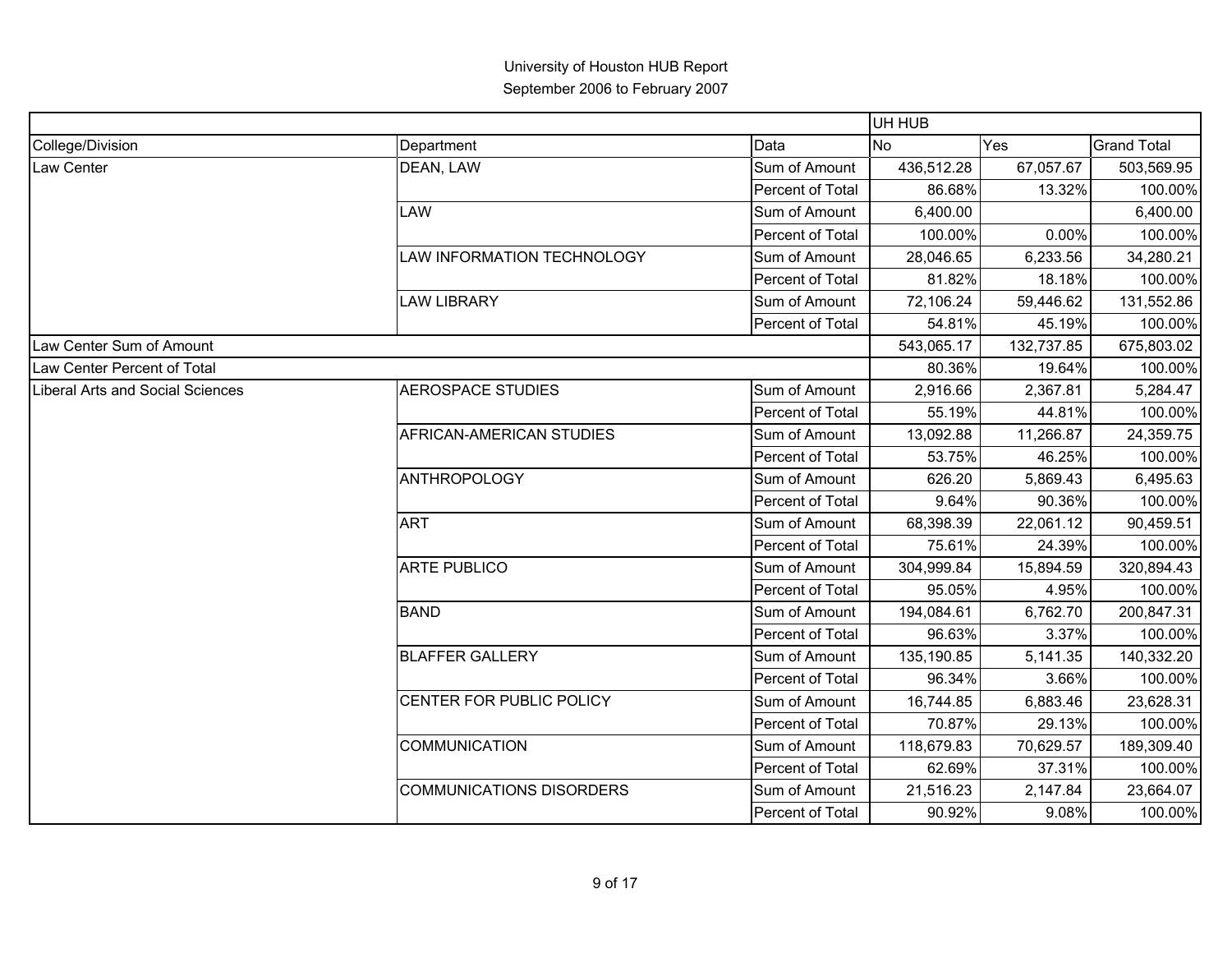|                                         |                                 |                         | UH HUB     |           |                    |
|-----------------------------------------|---------------------------------|-------------------------|------------|-----------|--------------------|
| College/Division                        | Department                      | Data                    | <b>No</b>  | Yes       | <b>Grand Total</b> |
| <b>Liberal Arts and Social Sciences</b> | DEAN, LIBERAL ARTS & SOC SCI    | Sum of Amount           | 87,165.11  | 12,595.10 | 99,760.21          |
|                                         |                                 | Percent of Total        | 87.37%     | 12.63%    | 100.00%            |
|                                         | <b>ECONOMICS</b>                | Sum of Amount           | 87,526.00  | 26,291.73 | 113,817.73         |
|                                         |                                 | Percent of Total        | 76.90%     | 23.10%    | 100.00%            |
|                                         | <b>ENGLISH</b>                  | Sum of Amount           | 73,349.82  | 58,226.68 | 131,576.50         |
|                                         |                                 | Percent of Total        | 55.75%     | 44.25%    | 100.00%            |
|                                         | <b>HISTORY</b>                  | Sum of Amount           | 47,821.79  | 10,657.22 | 58,479.01          |
|                                         |                                 | Percent of Total        | 81.78%     | 18.22%    | 100.00%            |
|                                         | <b>MEXICAN-AMERICAN STUDIES</b> | Sum of Amount           | 15,295.05  | 5,131.95  | 20,427.00          |
|                                         |                                 | Percent of Total        | 74.88%     | 25.12%    | 100.00%            |
|                                         | <b>MILITARY SCIENCE</b>         | Sum of Amount           | 5,754.49   | 1,295.94  | 7,050.43           |
|                                         |                                 | Percent of Total        | 81.62%     | 18.38%    | 100.00%            |
|                                         | MODERN AND CLASSICAL LANGUAGES  | Sum of Amount           | 37,076.65  | 8,422.29  | 45,498.94          |
|                                         |                                 | Percent of Total        | 81.49%     | 18.51%    | 100.00%            |
|                                         | <b>MUSIC</b>                    | Sum of Amount           | 238,693.53 | 20,583.24 | 259,276.77         |
|                                         |                                 | Percent of Total        | 92.06%     | 7.94%     | 100.00%            |
|                                         | PHILOSOPHY                      | Sum of Amount           | 5,746.01   | 2,428.87  | 8,174.88           |
|                                         |                                 | <b>Percent of Total</b> | 70.29%     | 29.71%    | 100.00%            |
|                                         | POLITICAL SCIENCE               | Sum of Amount           | 67,168.39  | 11,487.80 | 78,656.19          |
|                                         |                                 | Percent of Total        | 85.39%     | 14.61%    | 100.00%            |
|                                         | <b>PSYCHOLOGY</b>               | Sum of Amount           | 103,335.07 | 23,667.87 | 127,002.94         |
|                                         |                                 | Percent of Total        | 81.36%     | 18.64%    | 100.00%            |
|                                         | <b>RELIGIOUS STUDIES</b>        | Sum of Amount           |            | 230.52    | 230.52             |
|                                         |                                 | Percent of Total        | 0.00%      | 100.00%   | 100.00%            |
|                                         | <b>SOCIOLOGY</b>                | Sum of Amount           | 8,656.27   | 25,391.73 | 34,048.00          |
|                                         |                                 | Percent of Total        | 25.42%     | 74.58%    | 100.00%            |
|                                         | <b>THEATRE</b>                  | Sum of Amount           | 64,110.81  | 12,999.74 | 77,110.55          |
|                                         |                                 | Percent of Total        | 83.14%     | 16.86%    | 100.00%            |
|                                         | <b>WOMEN'S STUDIES PROGRAM</b>  | Sum of Amount           | 5,111.34   | 2,561.06  | 7,672.40           |
|                                         |                                 | Percent of Total        | 66.62%     | 33.38%    | 100.00%            |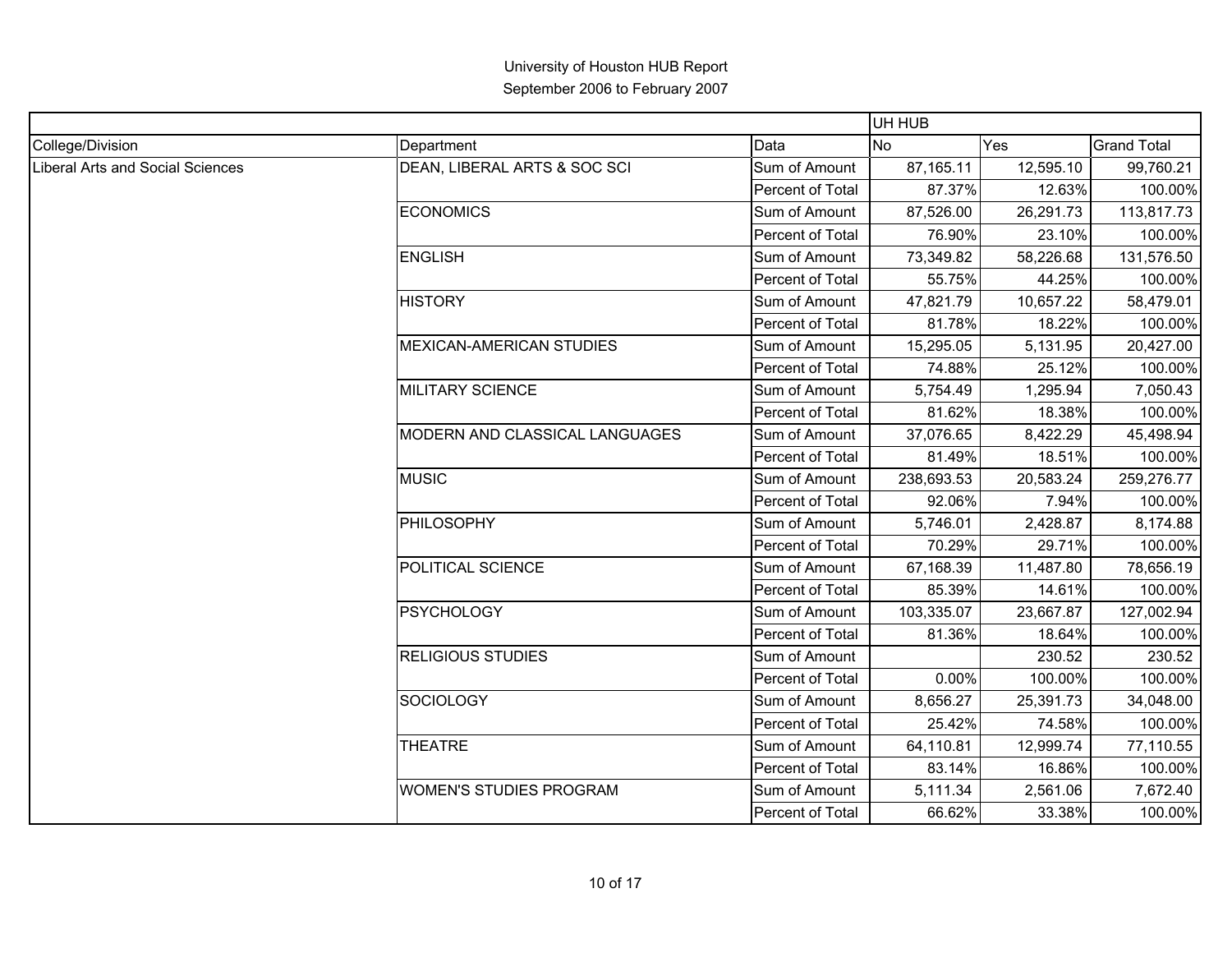|                                                   |                                          |                  | UH HUB       |            |                    |
|---------------------------------------------------|------------------------------------------|------------------|--------------|------------|--------------------|
| College/Division                                  | Department                               | Data             | No           | Yes        | <b>Grand Total</b> |
| Liberal Arts and Social Sciences                  | <b>WRITING CENTER</b>                    | Sum of Amount    | 12,299.01    | 6,842.58   | 19,141.59          |
|                                                   |                                          | Percent of Total | 64.25%       | 35.75%     | 100.00%            |
| Liberal Arts and Social Sciences Sum of Amount    |                                          |                  | 1,735,359.68 | 377,839.06 | 2,113,198.74       |
| Liberal Arts and Social Sciences Percent of Total |                                          |                  | 82.12%       | 17.88%     | 100.00%            |
| Library                                           | UNIVERSITY LIBRARIES                     | Sum of Amount    | 1,949,419.14 | 243,701.73 | 2,193,120.87       |
|                                                   |                                          | Percent of Total | 88.89%       | 11.11%     | 100.00%            |
| Library Sum of Amount                             |                                          |                  | 1,949,419.14 | 243,701.73 | 2,193,120.87       |
| <b>Library Percent of Total</b>                   |                                          |                  | 88.89%       | 11.11%     | 100.00%            |
| Natural Science and Mathematics                   | <b>BIOCHEM &amp; BIOPHYS SCIENCE-OLD</b> | Sum of Amount    | 834.82       |            | 834.82             |
|                                                   |                                          | Percent of Total | 100.00%      | 0.00%      | 100.00%            |
|                                                   | <b>BIOLOGY &amp; BIOCHEMISTRY</b>        | Sum of Amount    | 421,307.65   | 22,793.68  | 444,101.33         |
|                                                   |                                          | Percent of Total | 94.87%       | 5.13%      | 100.00%            |
|                                                   | <b>CAGE INSTITUTE</b>                    | Sum of Amount    | 3,763.47     | 4,200.47   | 7,963.94           |
|                                                   |                                          | Percent of Total | 47.26%       | 52.74%     | 100.00%            |
|                                                   | <b>CHEMISTRY</b>                         | Sum of Amount    | 594,259.59   | 19,817.38  | 614,076.97         |
|                                                   |                                          | Percent of Total | 96.77%       | 3.23%      | 100.00%            |
|                                                   | <b>COMPUTER SCIENCE</b>                  | Sum of Amount    | 179,838.20   | 49,759.15  | 229,597.35         |
|                                                   |                                          | Percent of Total | 78.33%       | 21.67%     | 100.00%            |
|                                                   | DEAN, NATURAL SCIENCE & MATHE            | Sum of Amount    | 150,950.36   | 47,768.23  | 198,718.59         |
|                                                   |                                          | Percent of Total | 75.96%       | 24.04%     | 100.00%            |
|                                                   | <b>GEOLOGY</b>                           | Sum of Amount    | 315,968.38   | 44,913.13  | 360,881.51         |
|                                                   |                                          | Percent of Total | 87.55%       | 12.45%     | 100.00%            |
|                                                   | <b>IMAQS</b>                             | Sum of Amount    | 91,660.32    | 2,513.26   | 94,173.58          |
|                                                   |                                          | Percent of Total | 97.33%       | 2.67%      | 100.00%            |
|                                                   | INST FOR THEORETICAL & ENG SCI           | Sum of Amount    | 4,064.21     |            | 4,064.21           |
|                                                   |                                          | Percent of Total | 100.00%      | 0.00%      | 100.00%            |
|                                                   | <b>MATHEMATICS</b>                       | Sum of Amount    | 171,701.90   | 24,540.45  | 196,242.35         |
|                                                   |                                          | Percent of Total | 87.49%       | 12.51%     | 100.00%            |
|                                                   | <b>PHYSICS</b>                           | Sum of Amount    | 90,795.22    | 40,223.56  | 131,018.78         |
|                                                   |                                          | Percent of Total | 69.30%       | 30.70%     | 100.00%            |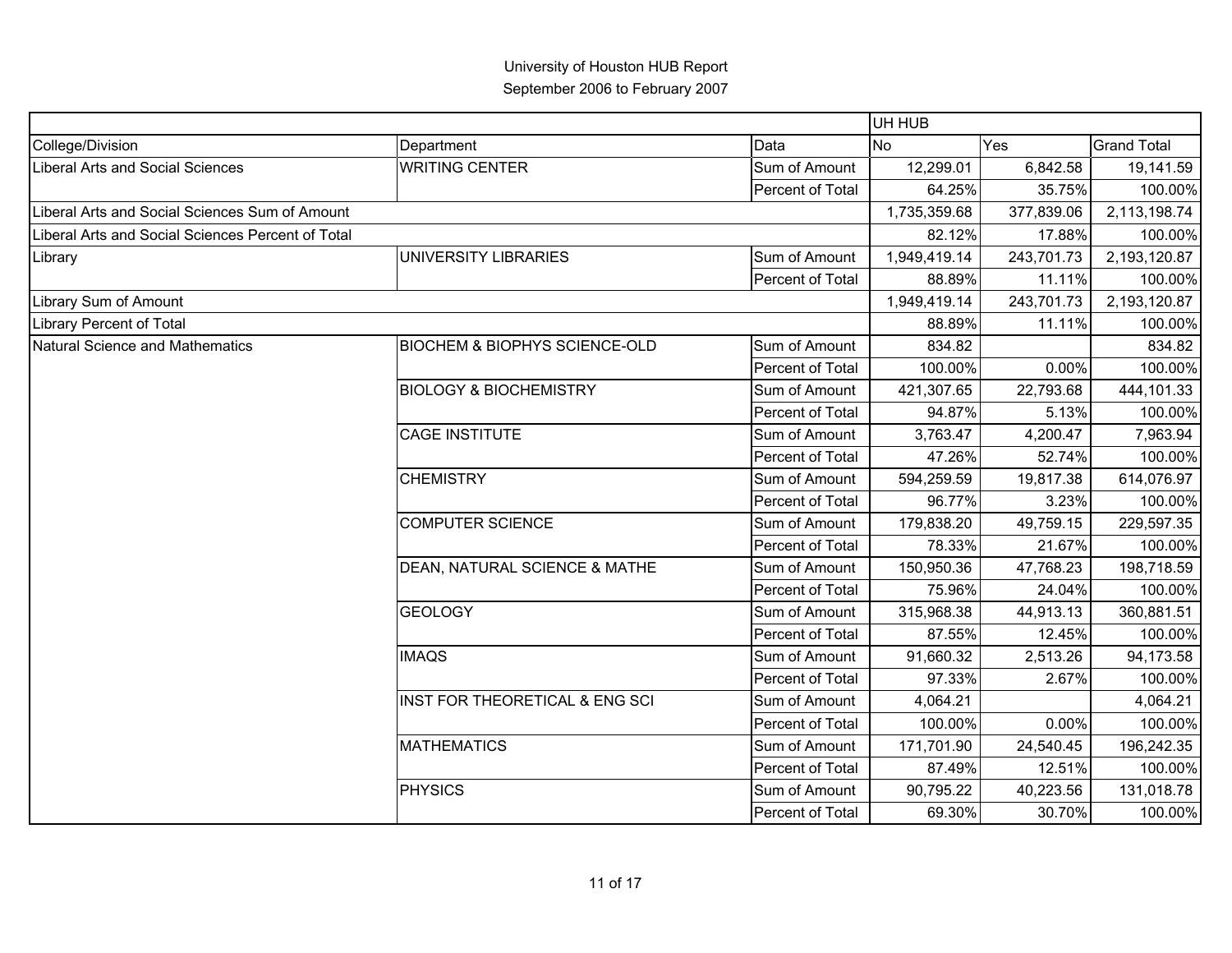| College/Division<br>Data<br>Department<br>Natural Science and Mathematics Sum of Amount<br>Natural Science and Mathematics Percent of Total<br><b>DEAN, OPTOMETRY</b><br>Sum of Amount<br>Optometry<br>Percent of Total<br>OPT VISION SCIENCES<br>Sum of Amount<br>Percent of Total<br><b>OPTOMETRY CLINIC</b><br>Sum of Amount<br>Percent of Total<br>Optometry Sum of Amount<br>Optometry Percent of Total<br><b>CLINICAL PHARMACY &amp; ADMINISTRA</b><br>Sum of Amount<br>Pharmacy<br>Percent of Total<br><b>DEAN, PHARMACY</b><br>Sum of Amount<br>Percent of Total<br>INSTITUTE FOR DRUG EDUCATION<br>Sum of Amount<br>Percent of Total<br>PHARMACOLOGICAL & PHARMACEUTIC<br>Sum of Amount<br>Percent of Total | <b>No</b><br>2,025,144.12<br>88.76%<br>339,168.54<br>86.73%<br>177,653.36<br>93.17%<br>152,064.43<br>89.53% | Yes<br>256,529.31<br>11.24%<br>51,895.50<br>13.27%<br>13,024.18<br>6.83%<br>17,792.22 | <b>Grand Total</b><br>2,281,673.43<br>100.00%<br>391,064.04<br>100.00%<br>190,677.54<br>100.00%<br>169,856.65 |
|----------------------------------------------------------------------------------------------------------------------------------------------------------------------------------------------------------------------------------------------------------------------------------------------------------------------------------------------------------------------------------------------------------------------------------------------------------------------------------------------------------------------------------------------------------------------------------------------------------------------------------------------------------------------------------------------------------------------|-------------------------------------------------------------------------------------------------------------|---------------------------------------------------------------------------------------|---------------------------------------------------------------------------------------------------------------|
|                                                                                                                                                                                                                                                                                                                                                                                                                                                                                                                                                                                                                                                                                                                      |                                                                                                             |                                                                                       |                                                                                                               |
|                                                                                                                                                                                                                                                                                                                                                                                                                                                                                                                                                                                                                                                                                                                      |                                                                                                             |                                                                                       |                                                                                                               |
|                                                                                                                                                                                                                                                                                                                                                                                                                                                                                                                                                                                                                                                                                                                      |                                                                                                             |                                                                                       |                                                                                                               |
|                                                                                                                                                                                                                                                                                                                                                                                                                                                                                                                                                                                                                                                                                                                      |                                                                                                             |                                                                                       |                                                                                                               |
|                                                                                                                                                                                                                                                                                                                                                                                                                                                                                                                                                                                                                                                                                                                      |                                                                                                             |                                                                                       |                                                                                                               |
|                                                                                                                                                                                                                                                                                                                                                                                                                                                                                                                                                                                                                                                                                                                      |                                                                                                             |                                                                                       |                                                                                                               |
|                                                                                                                                                                                                                                                                                                                                                                                                                                                                                                                                                                                                                                                                                                                      |                                                                                                             |                                                                                       |                                                                                                               |
|                                                                                                                                                                                                                                                                                                                                                                                                                                                                                                                                                                                                                                                                                                                      |                                                                                                             |                                                                                       |                                                                                                               |
|                                                                                                                                                                                                                                                                                                                                                                                                                                                                                                                                                                                                                                                                                                                      |                                                                                                             | 10.47%                                                                                | 100.00%                                                                                                       |
|                                                                                                                                                                                                                                                                                                                                                                                                                                                                                                                                                                                                                                                                                                                      | 668,886.33                                                                                                  | 82,711.90                                                                             | 751,598.23                                                                                                    |
|                                                                                                                                                                                                                                                                                                                                                                                                                                                                                                                                                                                                                                                                                                                      | 89.00%                                                                                                      | 11.00%                                                                                | 100.00%                                                                                                       |
|                                                                                                                                                                                                                                                                                                                                                                                                                                                                                                                                                                                                                                                                                                                      | 70,694.90                                                                                                   | 12,434.57                                                                             | 83,129.47                                                                                                     |
|                                                                                                                                                                                                                                                                                                                                                                                                                                                                                                                                                                                                                                                                                                                      | 85.04%                                                                                                      | 14.96%                                                                                | 100.00%                                                                                                       |
|                                                                                                                                                                                                                                                                                                                                                                                                                                                                                                                                                                                                                                                                                                                      | 250,411.49                                                                                                  | 43,982.84                                                                             | 294,394.33                                                                                                    |
|                                                                                                                                                                                                                                                                                                                                                                                                                                                                                                                                                                                                                                                                                                                      | 85.06%                                                                                                      | 14.94%                                                                                | 100.00%                                                                                                       |
|                                                                                                                                                                                                                                                                                                                                                                                                                                                                                                                                                                                                                                                                                                                      | 7,756.84                                                                                                    |                                                                                       | 7,756.84                                                                                                      |
|                                                                                                                                                                                                                                                                                                                                                                                                                                                                                                                                                                                                                                                                                                                      | 100.00%                                                                                                     | 0.00%                                                                                 | 100.00%                                                                                                       |
|                                                                                                                                                                                                                                                                                                                                                                                                                                                                                                                                                                                                                                                                                                                      | 163,454.22                                                                                                  | 2,794.01                                                                              | 166,248.23                                                                                                    |
|                                                                                                                                                                                                                                                                                                                                                                                                                                                                                                                                                                                                                                                                                                                      | 98.32%                                                                                                      | 1.68%                                                                                 | 100.00%                                                                                                       |
| Pharmacy Sum of Amount                                                                                                                                                                                                                                                                                                                                                                                                                                                                                                                                                                                                                                                                                               | 492,317.45                                                                                                  | 59,211.42                                                                             | 551,528.87                                                                                                    |
| Pharmacy Percent of Total                                                                                                                                                                                                                                                                                                                                                                                                                                                                                                                                                                                                                                                                                            | 89.26%                                                                                                      | 10.74%                                                                                | 100.00%                                                                                                       |
| <b>AFFIRMATIVE ACTION</b><br>Sum of Amount<br>President                                                                                                                                                                                                                                                                                                                                                                                                                                                                                                                                                                                                                                                              | 4,128.95                                                                                                    | 677.96                                                                                | 4,806.91                                                                                                      |
| Percent of Total                                                                                                                                                                                                                                                                                                                                                                                                                                                                                                                                                                                                                                                                                                     | 85.90%                                                                                                      | 14.10%                                                                                | 100.00%                                                                                                       |
| OFFICE OF SPECIAL EVENTS<br>Sum of Amount                                                                                                                                                                                                                                                                                                                                                                                                                                                                                                                                                                                                                                                                            | 241,281.62                                                                                                  | 41,153.20                                                                             | 282,434.82                                                                                                    |
| Percent of Total                                                                                                                                                                                                                                                                                                                                                                                                                                                                                                                                                                                                                                                                                                     | 85.43%                                                                                                      | 14.57%                                                                                | 100.00%                                                                                                       |
| PRESIDENT<br>Sum of Amount                                                                                                                                                                                                                                                                                                                                                                                                                                                                                                                                                                                                                                                                                           | 26,081.42                                                                                                   | 17,275.03                                                                             | 43,356.45                                                                                                     |
| <b>Percent of Total</b>                                                                                                                                                                                                                                                                                                                                                                                                                                                                                                                                                                                                                                                                                              | 60.16%                                                                                                      | 39.84%                                                                                | 100.00%                                                                                                       |
| <b>STAFF COUNCIL</b><br>Sum of Amount                                                                                                                                                                                                                                                                                                                                                                                                                                                                                                                                                                                                                                                                                | 4,848.40                                                                                                    | 842.88                                                                                | 5,691.28                                                                                                      |
| Percent of Total                                                                                                                                                                                                                                                                                                                                                                                                                                                                                                                                                                                                                                                                                                     | 85.19%                                                                                                      | 14.81%                                                                                | 100.00%                                                                                                       |
| <b>President Sum of Amount</b>                                                                                                                                                                                                                                                                                                                                                                                                                                                                                                                                                                                                                                                                                       | 276,340.39                                                                                                  | 59,949.07                                                                             | 336,289.46                                                                                                    |
| <b>President Percent of Total</b>                                                                                                                                                                                                                                                                                                                                                                                                                                                                                                                                                                                                                                                                                    | 82.17%                                                                                                      | 17.83%                                                                                | 100.00%                                                                                                       |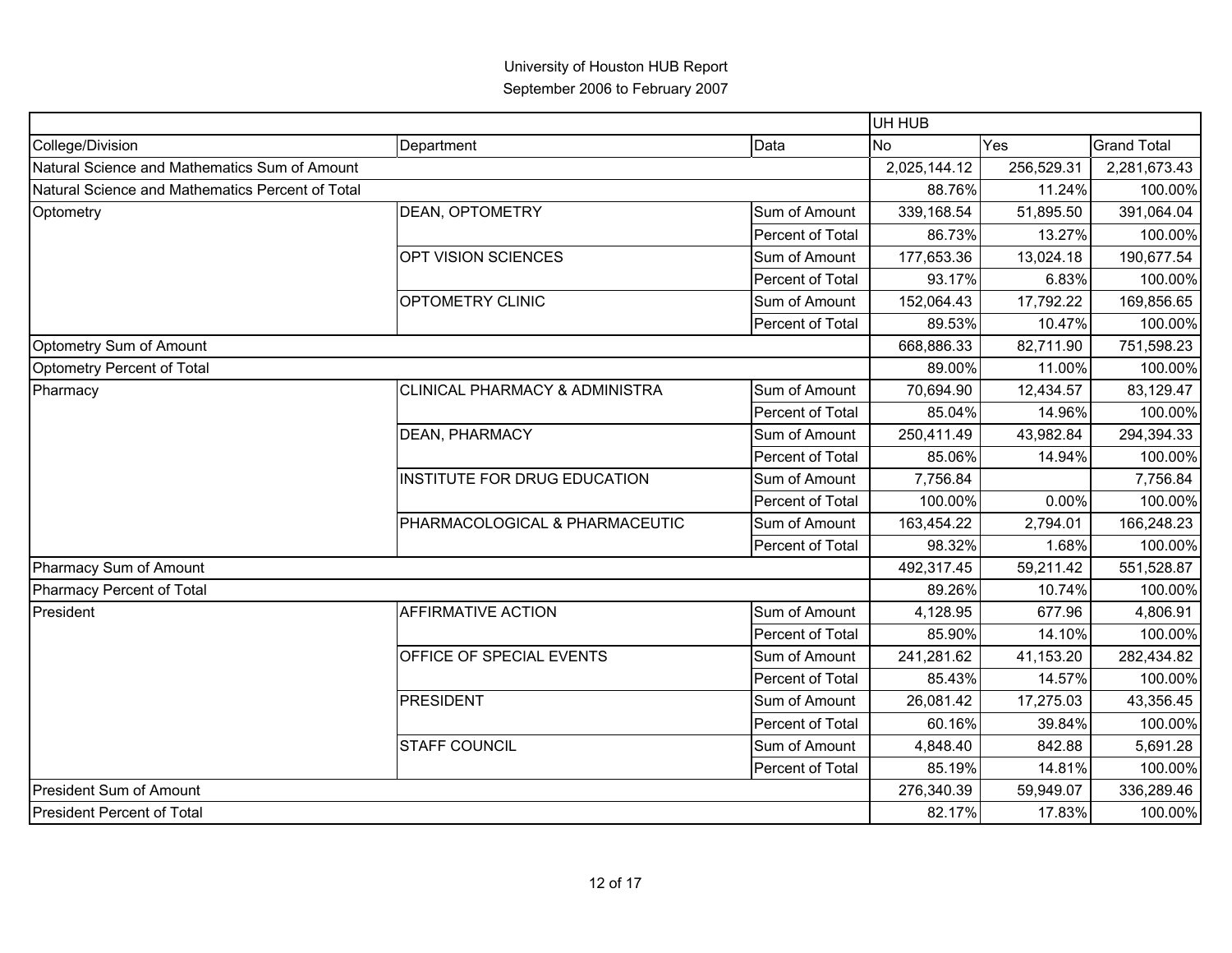|                  |                                                                 |                  | UH HUB     |           |                                                                                                                                                                                                                                                                                                                                                                                                                                                                                                                            |
|------------------|-----------------------------------------------------------------|------------------|------------|-----------|----------------------------------------------------------------------------------------------------------------------------------------------------------------------------------------------------------------------------------------------------------------------------------------------------------------------------------------------------------------------------------------------------------------------------------------------------------------------------------------------------------------------------|
| College/Division | Department                                                      | Data             | No.        | Yes       | <b>Grand Total</b>                                                                                                                                                                                                                                                                                                                                                                                                                                                                                                         |
| Research         | ALLIED GEOPHYSICAL LABORATORIE                                  | Sum of Amount    | 925.53     |           | 925.53                                                                                                                                                                                                                                                                                                                                                                                                                                                                                                                     |
|                  |                                                                 | Percent of Total | 100.00%    | $0.00\%$  | 100.00%                                                                                                                                                                                                                                                                                                                                                                                                                                                                                                                    |
|                  | <b>ANIMAL CARE OPERATIONS</b>                                   | Sum of Amount    | 102,507.52 | 27,734.09 | 130,241.61<br>21.29%<br>100.00%<br>83,235.47<br>946.80<br>100.00%<br>1.14%<br>22,035.58<br>187.27<br>0.85%<br>100.00%<br>4,760.61<br>119.96<br>2.52%<br>100.00%<br>31,436.72<br>4,394.63<br>100.00%<br>13.98%<br>20,808.94<br>0.00%<br>100.00%<br>6,938.31<br>611,747.67<br>100.00%<br>1.13%<br>2,876.10<br>75.00<br>100.00%<br>2.61%<br>234,471.92<br>1,170.39<br>0.50%<br>100.00%<br>184,868.73<br>16,125.24<br>100.00%<br>8.72%<br>3,599.35<br>1,609.37<br>44.71%<br>100.00%<br>26,034.23<br>131.78<br>0.51%<br>100.00% |
|                  |                                                                 | Percent of Total | 78.71%     |           |                                                                                                                                                                                                                                                                                                                                                                                                                                                                                                                            |
|                  | CENTER FOR ADVANCED MATERIALS                                   | Sum of Amount    | 82,288.67  |           |                                                                                                                                                                                                                                                                                                                                                                                                                                                                                                                            |
|                  |                                                                 | Percent of Total | 98.86%     |           |                                                                                                                                                                                                                                                                                                                                                                                                                                                                                                                            |
|                  | <b>CMC</b>                                                      | Sum of Amount    | 21,848.31  |           |                                                                                                                                                                                                                                                                                                                                                                                                                                                                                                                            |
|                  |                                                                 | Percent of Total | 99.15%     |           |                                                                                                                                                                                                                                                                                                                                                                                                                                                                                                                            |
|                  | ENVIRONMENTAL INSTIT-HOUSTON                                    | Sum of Amount    | 4,640.65   |           |                                                                                                                                                                                                                                                                                                                                                                                                                                                                                                                            |
|                  |                                                                 | Percent of Total | 97.48%     |           |                                                                                                                                                                                                                                                                                                                                                                                                                                                                                                                            |
|                  | <b>GRANTS AND CONTRACTS</b>                                     | Sum of Amount    | 27,042.09  |           | 4,184.26<br>100.00%<br>58.96%<br>37,438.60                                                                                                                                                                                                                                                                                                                                                                                                                                                                                 |
|                  |                                                                 | Percent of Total | 86.02%     |           |                                                                                                                                                                                                                                                                                                                                                                                                                                                                                                                            |
|                  | <b>HOUSTON COASTAL CENTER</b><br>INSTITUTE FOR MOLECULAR DESIGN | Sum of Amount    | 20,808.94  |           |                                                                                                                                                                                                                                                                                                                                                                                                                                                                                                                            |
|                  |                                                                 | Percent of Total | 100.00%    |           |                                                                                                                                                                                                                                                                                                                                                                                                                                                                                                                            |
|                  |                                                                 | Sum of Amount    | 604,809.36 |           |                                                                                                                                                                                                                                                                                                                                                                                                                                                                                                                            |
|                  |                                                                 | Percent of Total | 98.87%     |           |                                                                                                                                                                                                                                                                                                                                                                                                                                                                                                                            |
|                  | <b>INSTITUTE FOR SPACE SYSTEMS</b>                              | Sum of Amount    | 2,801.10   |           |                                                                                                                                                                                                                                                                                                                                                                                                                                                                                                                            |
|                  |                                                                 | Percent of Total | 97.39%     |           |                                                                                                                                                                                                                                                                                                                                                                                                                                                                                                                            |
|                  | OFFICE OF TECHNOLOGY MANAGEMEN                                  | Sum of Amount    | 233,301.53 |           |                                                                                                                                                                                                                                                                                                                                                                                                                                                                                                                            |
|                  |                                                                 | Percent of Total | 99.50%     |           |                                                                                                                                                                                                                                                                                                                                                                                                                                                                                                                            |
|                  | <b>RESEARCH</b>                                                 | Sum of Amount    | 168,743.49 |           |                                                                                                                                                                                                                                                                                                                                                                                                                                                                                                                            |
|                  |                                                                 | Percent of Total | 91.28%     |           |                                                                                                                                                                                                                                                                                                                                                                                                                                                                                                                            |
|                  | <b>RESEARCH FINANCIAL SERVICES</b>                              | Sum of Amount    | 1,989.98   |           |                                                                                                                                                                                                                                                                                                                                                                                                                                                                                                                            |
|                  |                                                                 | Percent of Total | 55.29%     |           |                                                                                                                                                                                                                                                                                                                                                                                                                                                                                                                            |
|                  | <b>RESEARCH INFORMATION CENTER</b>                              | Sum of Amount    | 25,902.45  |           |                                                                                                                                                                                                                                                                                                                                                                                                                                                                                                                            |
|                  |                                                                 | Percent of Total | 99.49%     |           |                                                                                                                                                                                                                                                                                                                                                                                                                                                                                                                            |
|                  | RESEARCH POLICIES/COMP/COMMITT                                  | Sum of Amount    | 1,717.30   | 2,466.96  |                                                                                                                                                                                                                                                                                                                                                                                                                                                                                                                            |
|                  |                                                                 | Percent of Total | 41.04%     |           |                                                                                                                                                                                                                                                                                                                                                                                                                                                                                                                            |
|                  | SPACE VACUUM EPITAXY CENTER                                     | Sum of Amount    | 37,438.60  |           |                                                                                                                                                                                                                                                                                                                                                                                                                                                                                                                            |
|                  |                                                                 | Percent of Total | 100.00%    | 0.00%     | 100.00%                                                                                                                                                                                                                                                                                                                                                                                                                                                                                                                    |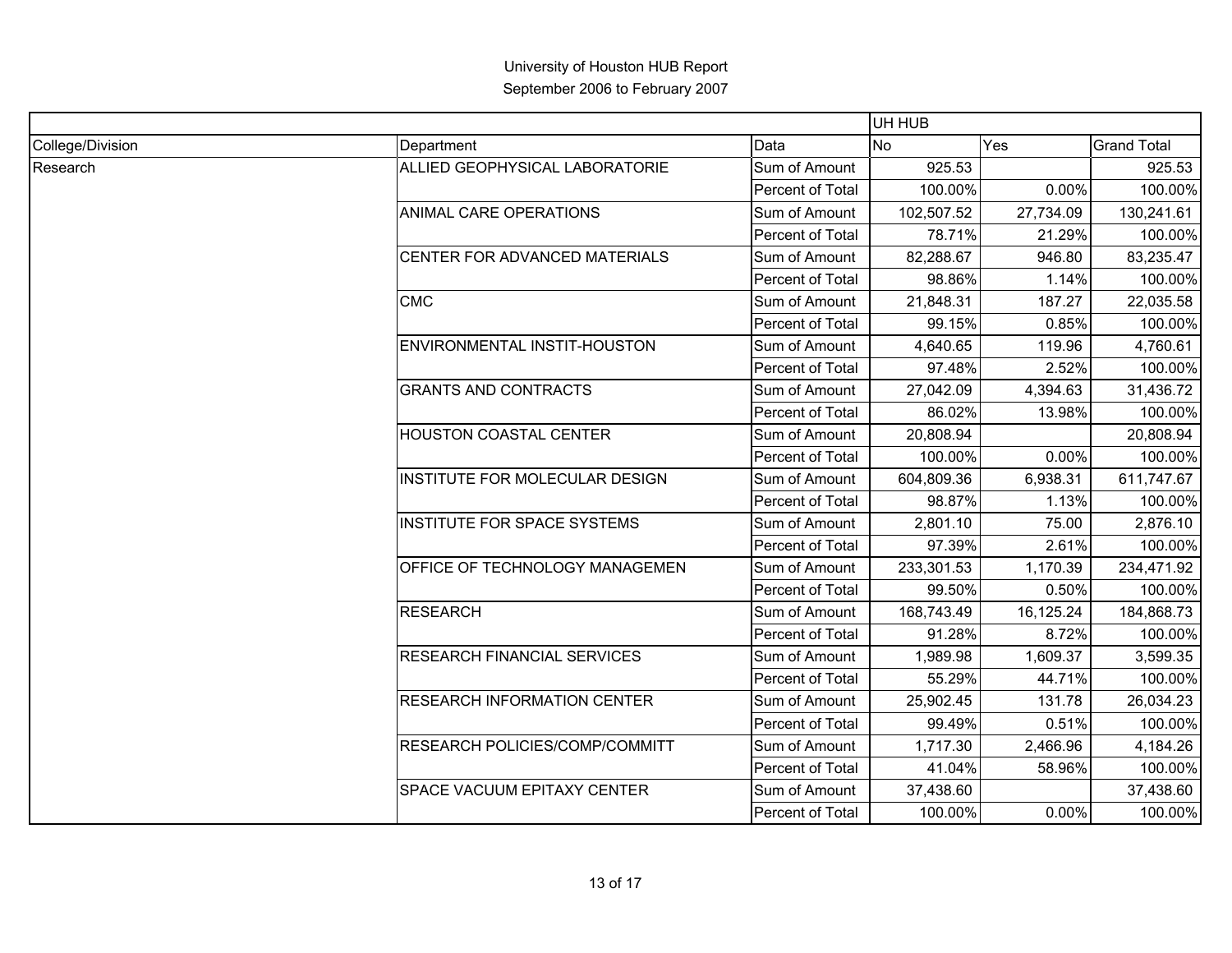|                           |                                |                         | UH HUB         |            |                    |
|---------------------------|--------------------------------|-------------------------|----------------|------------|--------------------|
| College/Division          | Department                     | Data                    | N <sub>o</sub> | Yes        | <b>Grand Total</b> |
| Research                  | SUPER CONDUCT & ADV MATERIALS  | Sum of Amount           | 12,670.33      |            | 12,670.33          |
|                           |                                | Percent of Total        | 100.00%        | 0.00%      | 100.00%            |
|                           | <b>TCSUH</b>                   | Sum of Amount           | 408,046.58     | 12,050.89  | 420,097.47         |
|                           |                                | Percent of Total        | 97.13%         | 2.87%      | 100.00%            |
|                           | <b>TIMES</b>                   | Sum of Amount           | 384,299.45     | 75,097.78  | 459,397.23         |
|                           |                                | Percent of Total        | 83.65%         | 16.35%     | 100.00%            |
|                           | TX LEARNING/COMPUTATIONAL CTR  | Sum of Amount           | 378,160.08     | 81,693.36  | 459,853.44         |
|                           |                                | Percent of Total        | 82.23%         | 17.77%     | 100.00%            |
| Research Sum of Amount    |                                |                         | 2,519,941.96   | 230,741.83 | 2,750,683.79       |
| Research Percent of Total |                                |                         | 91.61%         | 8.39%      | 100.00%            |
| <b>Student Affairs</b>    | <b>CAMPUS ACTIVITIES</b>       | Sum of Amount           | 117,565.30     | 18,839.67  | 136,404.97         |
|                           |                                | Percent of Total        | 86.19%         | 13.81%     | 100.00%            |
|                           | <b>CAMPUS RECREATION</b>       | Sum of Amount           | 177,043.22     | 44,997.28  | 222,040.50         |
|                           |                                | Percent of Total        | 79.73%         | 20.27%     | 100.00%            |
|                           | CENTER FOR STUDENTS W/DISABILI | Sum of Amount           | 165,364.04     | 814.99     | 166,179.03         |
|                           |                                | Percent of Total        | 99.51%         | 0.49%      | 100.00%            |
|                           | CHILD CARE CENTER              | Sum of Amount           | 33,404.64      | 3,902.44   | 37,307.08          |
|                           |                                | Percent of Total        | 89.54%         | 10.46%     | 100.00%            |
|                           | COUNSELING AND PSYCH SVCS      | Sum of Amount           | 9,160.44       | 2,971.82   | 12,132.26          |
|                           |                                | Percent of Total        | 75.50%         | 24.50%     | 100.00%            |
|                           | <b>DEAN OF STUDENTS</b>        | Sum of Amount           | 23,110.39      | 1,217.24   | 24,327.63          |
|                           |                                | Percent of Total        | 95.00%         | 5.00%      | 100.00%            |
|                           | INT'L STUDENT & SCHOLAR SERVIC | Sum of Amount           | 10,111.83      | 466.16     | 10,577.99          |
|                           |                                | <b>Percent of Total</b> | 95.59%         | 4.41%      | 100.00%            |
|                           | LEARNING AND ASSESSMENT SVCS   | Sum of Amount           | 4,509.89       | 700.75     | 5,210.64           |
|                           |                                | Percent of Total        | 86.55%         | 13.45%     | 100.00%            |
|                           | LEARNING SUPPORT SERVICES      | Sum of Amount           | 22,972.23      | 2,314.22   | 25,286.45          |
|                           |                                | Percent of Total        | 90.85%         | 9.15%      | 100.00%            |
|                           | <b>RELIGION CENTER</b>         | Sum of Amount           | 14,357.60      | 476.53     | 14,834.13          |
|                           |                                | Percent of Total        | 96.79%         | 3.21%      | 100.00%            |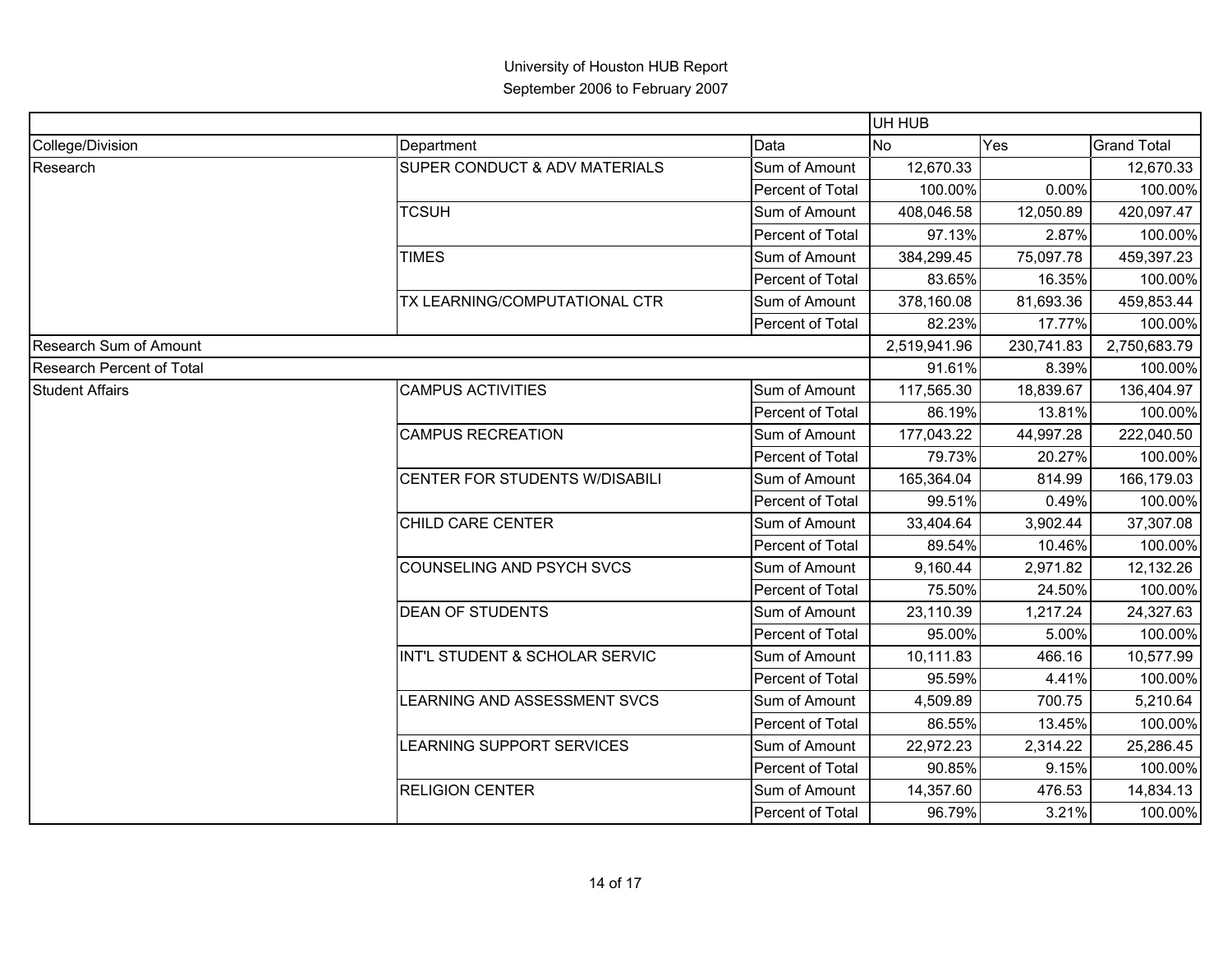|                                         |                                       |                  | UH HUB       |            |                                                                                                                                                                                    |
|-----------------------------------------|---------------------------------------|------------------|--------------|------------|------------------------------------------------------------------------------------------------------------------------------------------------------------------------------------|
| College/Division                        | Department                            | Data             | <b>No</b>    | Yes        | <b>Grand Total</b>                                                                                                                                                                 |
| <b>Student Affairs</b>                  | <b>RESIDENTIAL LIFE &amp; HOUSING</b> | Sum of Amount    | 776,901.36   | 76,900.22  | 853,801.58                                                                                                                                                                         |
|                                         |                                       | Percent of Total | 90.99%       | 9.01%      | 100.00%                                                                                                                                                                            |
|                                         | <b>STUDENT AFFAIRS</b>                | Sum of Amount    | 66,667.06    | 41,197.58  | 107,864.64                                                                                                                                                                         |
|                                         |                                       | Percent of Total | 61.81%       | 38.19%     | 100.00%                                                                                                                                                                            |
|                                         | <b>STUDENT HEALTH CENTER</b>          | Sum of Amount    | 146,202.55   | 36,088.75  | 182,291.30                                                                                                                                                                         |
|                                         |                                       | Percent of Total | 80.20%       | 19.80%     | 100.00%                                                                                                                                                                            |
|                                         | <b>STUDENT PHARMACY</b>               | Sum of Amount    | 21,951.80    |            | 21,951.80                                                                                                                                                                          |
|                                         |                                       | Percent of Total | 100.00%      | 0.00%      | 100.00%                                                                                                                                                                            |
|                                         | <b>STUDENT PUBLICATIONS</b>           | Sum of Amount    | 25,493.72    | 6,589.80   | 32,083.52                                                                                                                                                                          |
|                                         |                                       | Percent of Total | 79.46%       |            |                                                                                                                                                                                    |
|                                         | UNIVERSITY CAREER SERVICES            | Sum of Amount    | 17,598.11    | 39,993.29  | 57,591.40                                                                                                                                                                          |
|                                         |                                       | Percent of Total | 30.56%       |            |                                                                                                                                                                                    |
|                                         | <b>UNIVERSITY CENTER</b>              | Sum of Amount    | 727,745.77   | 49,620.64  | 777,366.41                                                                                                                                                                         |
|                                         |                                       | Percent of Total | 93.62%       |            |                                                                                                                                                                                    |
|                                         | UNIVERSITY TESTING SERVICES           | Sum of Amount    | 76,146.01    | 3,745.52   | 20.54%<br>100.00%<br>100.00%<br>69.44%<br>6.38%<br>100.00%<br>79,891.53<br>4.69%<br>100.00%<br>2,684.63<br>1,017.13<br>100.00%<br>37.89%<br>454.00<br>5,675.20<br>8.00%<br>100.00% |
|                                         |                                       | Percent of Total | 95.31%       |            |                                                                                                                                                                                    |
|                                         | URBAN EXPERIENCE VPSA                 | Sum of Amount    | 1,667.50     |            |                                                                                                                                                                                    |
|                                         |                                       | Percent of Total | 62.11%       |            |                                                                                                                                                                                    |
|                                         | <b>VETERAN SERVICES</b>               | Sum of Amount    | 5,221.20     |            |                                                                                                                                                                                    |
|                                         |                                       | Percent of Total | 92.00%       |            |                                                                                                                                                                                    |
| <b>Student Affairs Sum of Amount</b>    |                                       |                  | 2,443,194.66 | 332,308.03 | 2,775,502.69                                                                                                                                                                       |
| <b>Student Affairs Percent of Total</b> |                                       |                  | 88.03%       | 11.97%     | 100.00%                                                                                                                                                                            |
| Technology                              | CENTER FOR FUTURE OF HEALTH           | Sum of Amount    | 1,028.00     | 1,649.40   | 2,677.40                                                                                                                                                                           |
|                                         |                                       | Percent of Total | 38.40%       | 61.60%     | 100.00%                                                                                                                                                                            |
|                                         | CENTER FOR LIFE SCIENCES TECH         | Sum of Amount    | 6,276.35     | 49.32      | 6,325.67                                                                                                                                                                           |
|                                         |                                       | Percent of Total | 99.22%       | 0.78%      | 100.00%                                                                                                                                                                            |
|                                         | CENTER FOR TECHNOLOGY LITERACY        | Sum of Amount    | 3,469.23     |            | 3,469.23                                                                                                                                                                           |
|                                         |                                       | Percent of Total | 100.00%      | 0.00%      | 100.00%                                                                                                                                                                            |
|                                         | DEAN, TECHNOLOGY                      | Sum of Amount    | 158,226.72   | 164,252.15 | 322,478.87                                                                                                                                                                         |
|                                         |                                       | Percent of Total | 49.07%       | 50.93%     | 100.00%                                                                                                                                                                            |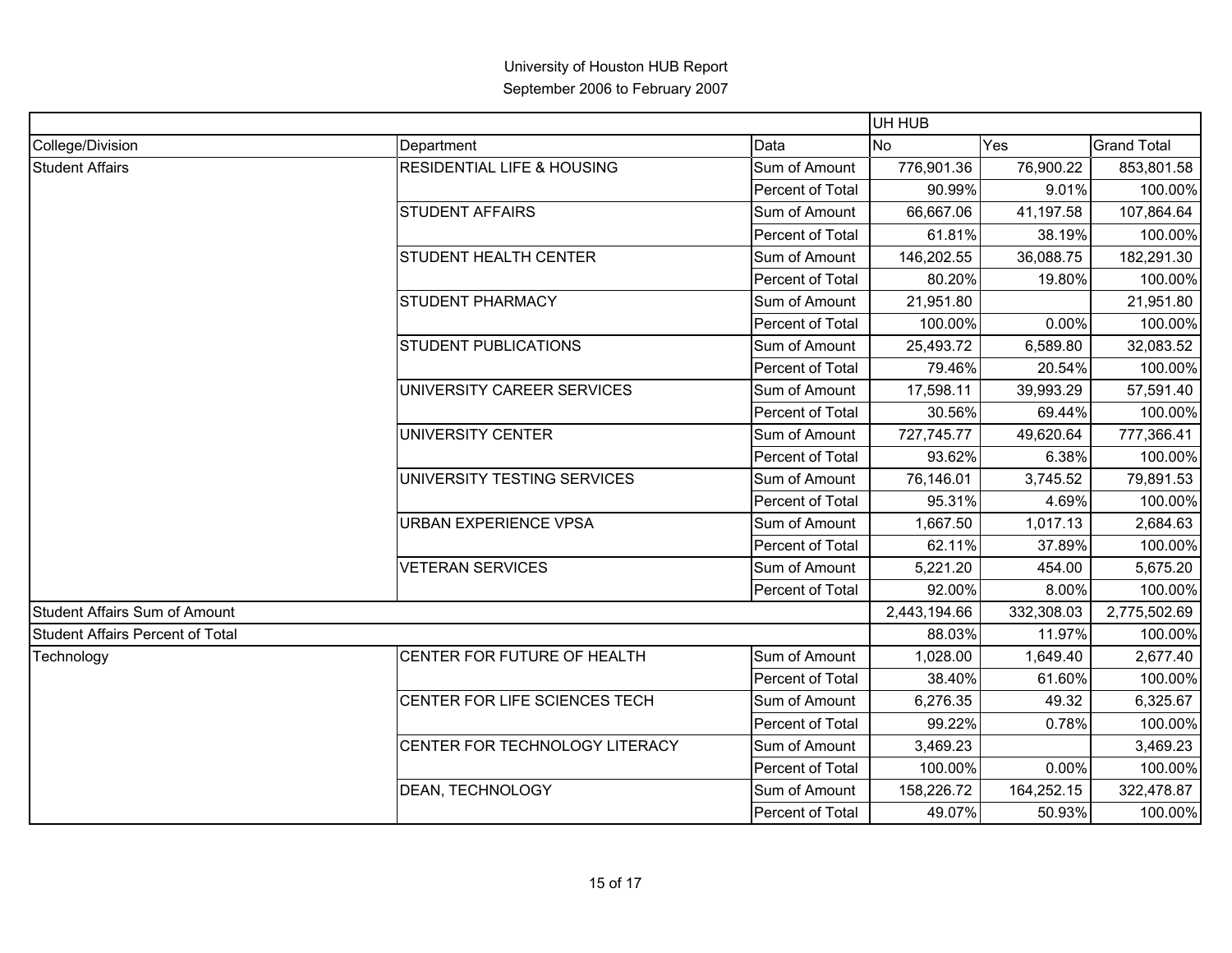|                                    |                                         |                  | UH HUB     |            |                    |
|------------------------------------|-----------------------------------------|------------------|------------|------------|--------------------|
| College/Division                   | Department                              | Data             | <b>No</b>  | Yes        | <b>Grand Total</b> |
| Technology                         | <b>ENGINEERING TECHNOLOGY</b>           | Sum of Amount    | 145,093.25 | 65,426.13  | 210,519.38         |
|                                    |                                         | Percent of Total | 68.92%     | 31.08%     | 100.00%            |
|                                    | HUMAN DEVELOP AND CONSUMER SCI          | Sum of Amount    | 39,003.23  | 822.47     | 39,825.70          |
|                                    |                                         | Percent of Total | 97.93%     | 2.07%      | 100.00%            |
|                                    | <b>INFORMATION &amp; LOGISTICS TECH</b> | Sum of Amount    | 113,467.29 | 19,393.24  | 132,860.53         |
|                                    |                                         | Percent of Total | 85.40%     | 14.60%     | 100.00%            |
|                                    | <b>TMAC</b>                             | Sum of Amount    | 22,501.49  | 1,879.93   | 24,381.42          |
|                                    |                                         | Percent of Total | 92.29%     | 7.71%      | 100.00%            |
| <b>Technology Sum of Amount</b>    |                                         |                  | 489,065.56 | 253,472.64 | 742,538.20         |
| <b>Technology Percent of Total</b> |                                         |                  | 65.86%     | 34.14%     | 100.00%            |
| <b>University Advancement</b>      | ADVANCEMENT INFORMATION SVCS            | Sum of Amount    | 2,446.64   | 925.52     | 3,372.16           |
|                                    |                                         | Percent of Total | 72.55%     | 27.45%     | 100.00%            |
|                                    | <b>ANNUAL GIVING</b>                    | Sum of Amount    | 221,337.81 | 63.80      | 221,401.61         |
|                                    |                                         | Percent of Total | 99.97%     | 0.03%      | 100.00%            |
|                                    | <b>CREATIVE SERVICES</b>                | Sum of Amount    | 215,442.19 | 90,937.99  | 306,380.18         |
|                                    |                                         | Percent of Total | 70.32%     | 29.68%     | 100.00%            |
|                                    | <b>DEVELOPMENT</b>                      | Sum of Amount    | 22,101.76  | 42,042.95  | 64,144.71          |
|                                    |                                         | Percent of Total | 34.46%     | 65.54%     | 100.00%            |
|                                    | <b>DEVELOPMENT RESEARCH</b>             | Sum of Amount    | 27,220.21  | 279.88     | 27,500.09          |
|                                    |                                         | Percent of Total | 98.98%     | 1.02%      | 100.00%            |
|                                    | <b>DONOR &amp; ALUMNI RECORDS</b>       | Sum of Amount    | 55,919.42  | 743.96     | 56,663.38          |
|                                    |                                         | Percent of Total | 98.69%     | 1.31%      | 100.00%            |
|                                    | <b>EXTERNAL COMMUNICATIONS</b>          | Sum of Amount    | 16,209.61  | 645.90     | 16,855.51          |
|                                    |                                         | Percent of Total | 96.17%     | 3.83%      | 100.00%            |
|                                    | INTERNAL COMMUNICATIONS                 | Sum of Amount    | 4,839.30   | 130.47     | 4,969.77           |
|                                    |                                         | Percent of Total | 97.37%     | 2.63%      | 100.00%            |
|                                    | <b>MARKETING</b>                        | Sum of Amount    | 21,012.85  | 3,178.48   | 24,191.33          |
|                                    |                                         | Percent of Total | 86.86%     | 13.14%     | 100.00%            |
|                                    | PLANNED GIVING                          | Sum of Amount    | 30,236.53  | 3,483.00   | 33,719.53          |
|                                    |                                         | Percent of Total | 89.67%     | 10.33%     | 100.00%            |